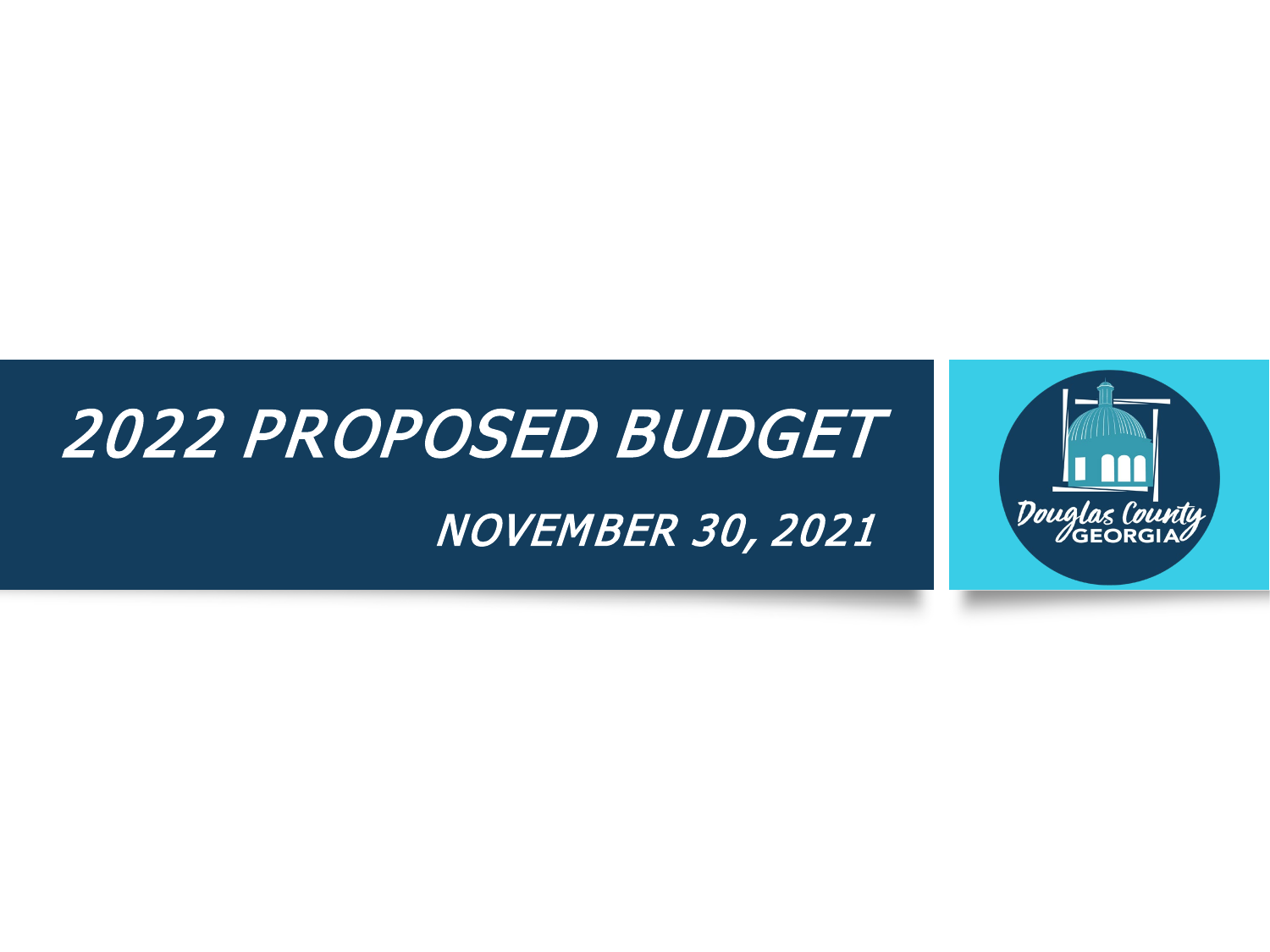# *TABLE OF CONTENTS*



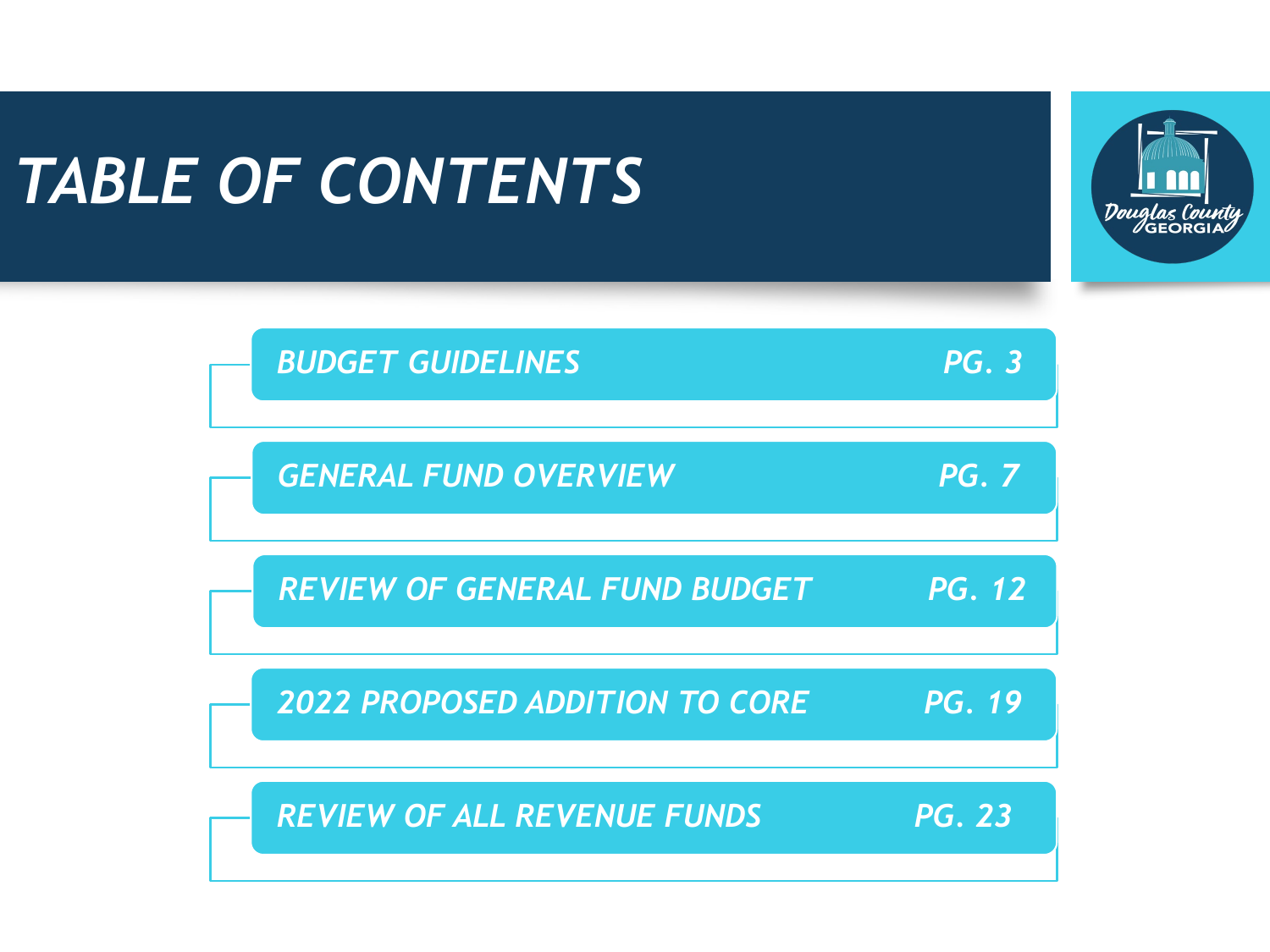# *BUDGET GUIDELINES*

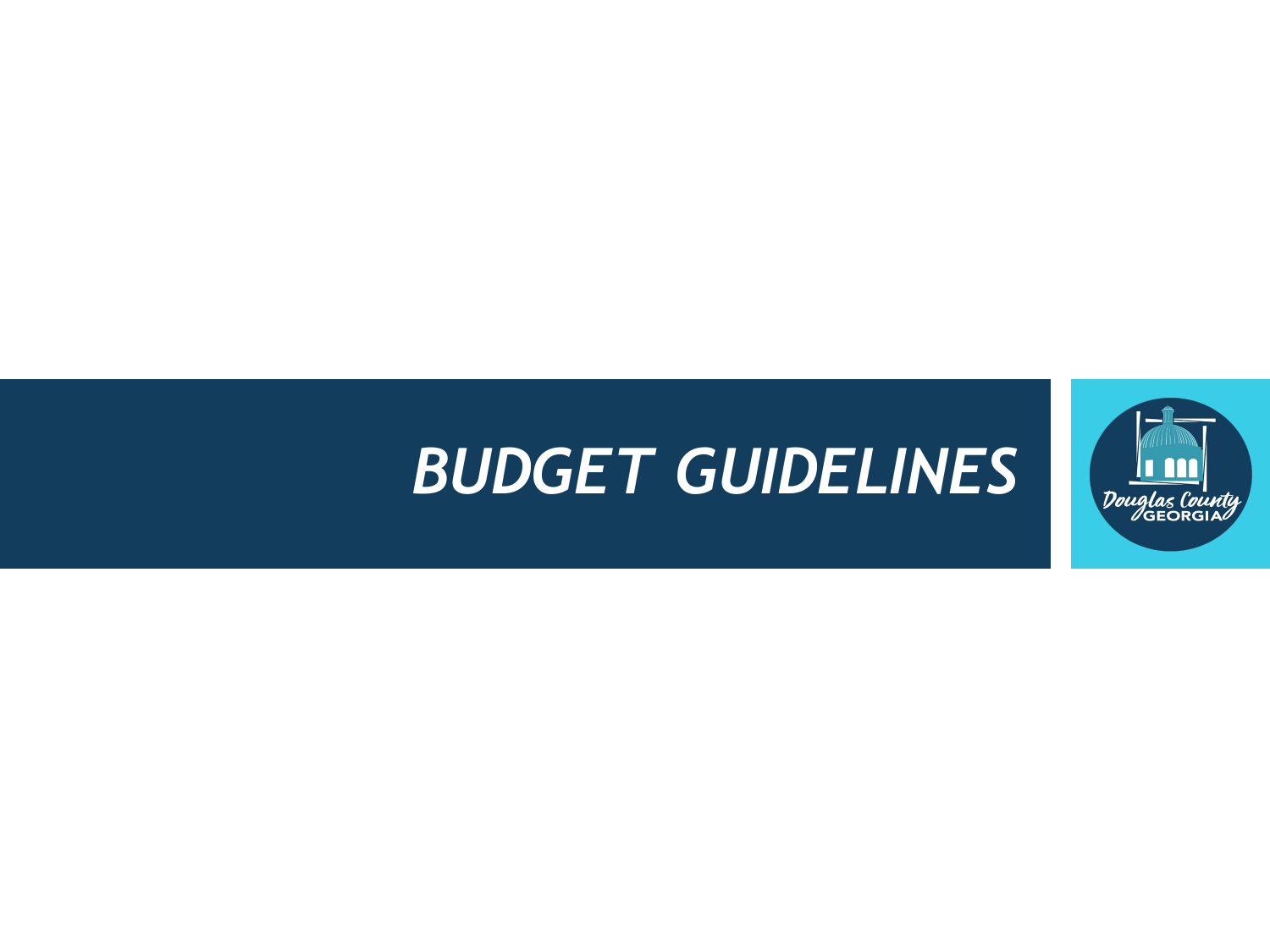# *FY22 RECOMMENDED BUDGET FY22 RECOMMENDED BUDGET GUIDELINES GUIDELINES*





- $\div$  FY21 Revenues = \$104,631,524
- $\div$  FY22 Revenues = \$104,631,524

**FY 2022 PROPOSED REVENUES** LESS THAN OR EQUAL TO **FY 2021 ESTIMATED REVENUES**

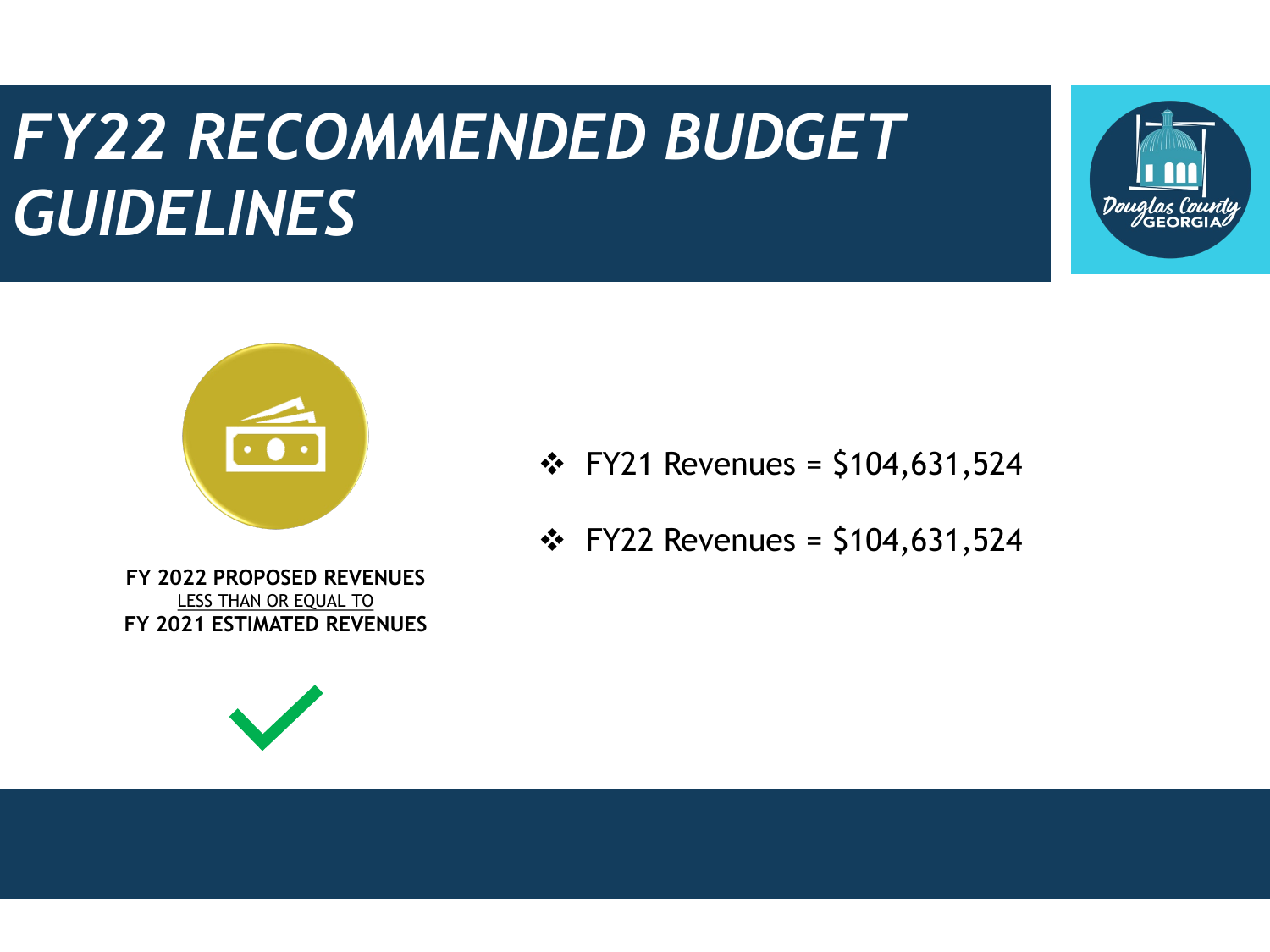# *FY22 RECOMMENDED BUDGET FY22 RECOMMENDED BUDGET GUIDELINES GUIDELINES*





### **RECURRING**

 $\div$  FY22 Expenditures = \$103,577,085

LESS THAN OR EQUAL TO **FY 2022 PROPOSED RECURRING REVENUES**



FY 2022 PROPOSED RECURRING EXPENDITURES<br>LESS THAN OR EQUAL TO **FROM SECURE 1**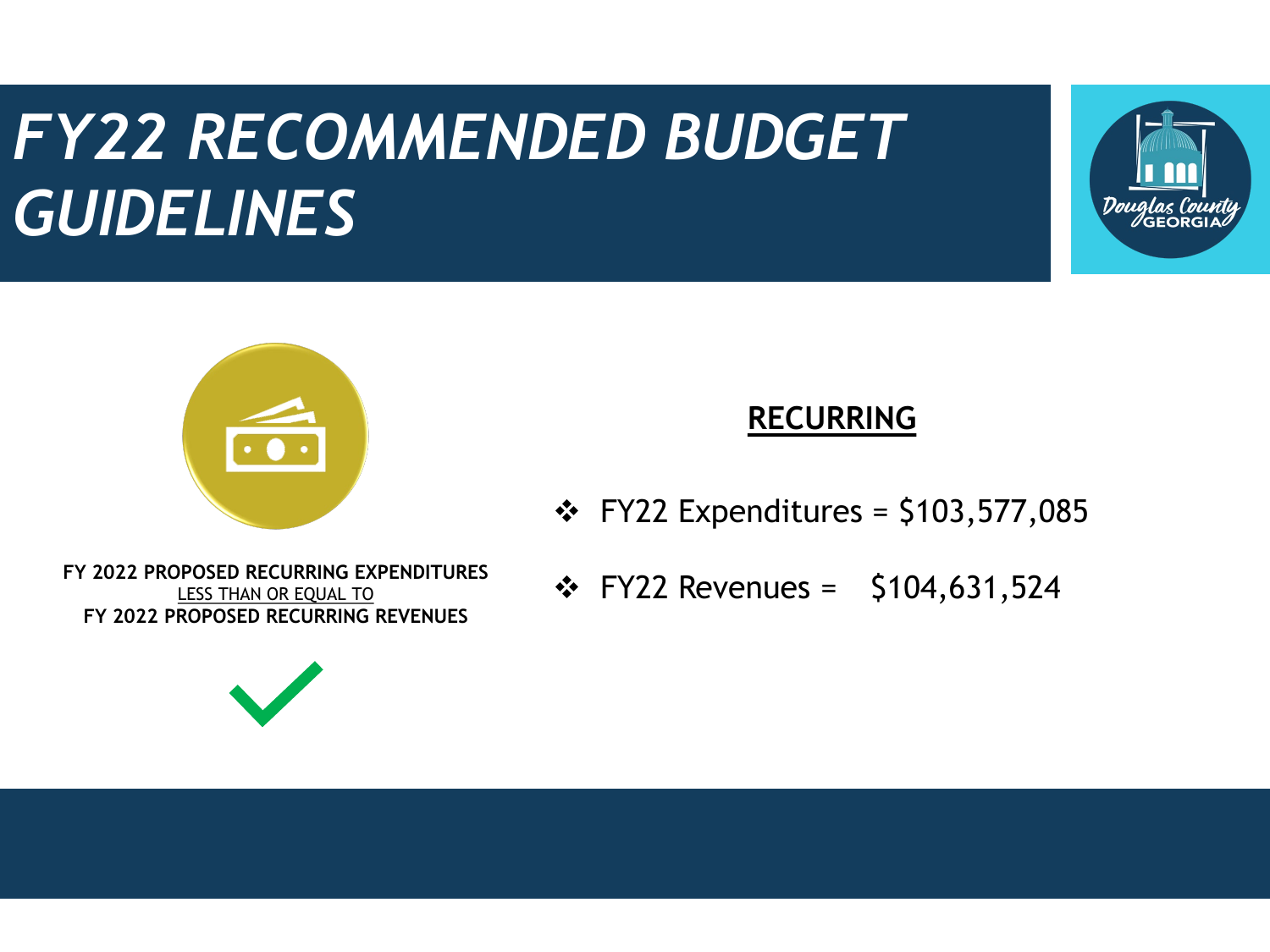## *FY22 UNRESTRICTED FUND BALANCE*

**Unrestricted Fund Balance Calculation**



| On esti icted I drid Dalance Calculation   |                   |     |                               |
|--------------------------------------------|-------------------|-----|-------------------------------|
| 2022 Recurring Revenue                     | \$<br>104,631,524 |     |                               |
| 2022 Expenditures                          | \$<br>103,577,085 |     |                               |
| Revenues Over (Under) Expenditures         | \$<br>1,054,439   |     |                               |
| Beginning Unassigned Fund Balance          | \$<br>28,033,128  |     | <b>FUND BALANCE - MINIMUM</b> |
| <b>Ending Unassigned Fund Balance</b>      | \$<br>29,087,567  | 28% | <b>12% OF EXPENDITURES</b>    |
| Reserves for Capital Outlay                | \$<br>3,348,210   | 25% |                               |
| <b>Estimated Unrestricted Fund Balance</b> | \$<br>25,739,358  | 25% |                               |

When the County's General Fund unassigned fund balance exceeds 15% of expenditures, twentyfive per-cent (25%) of the excess funds are to be placed in the committed fund balance for future capital outlay.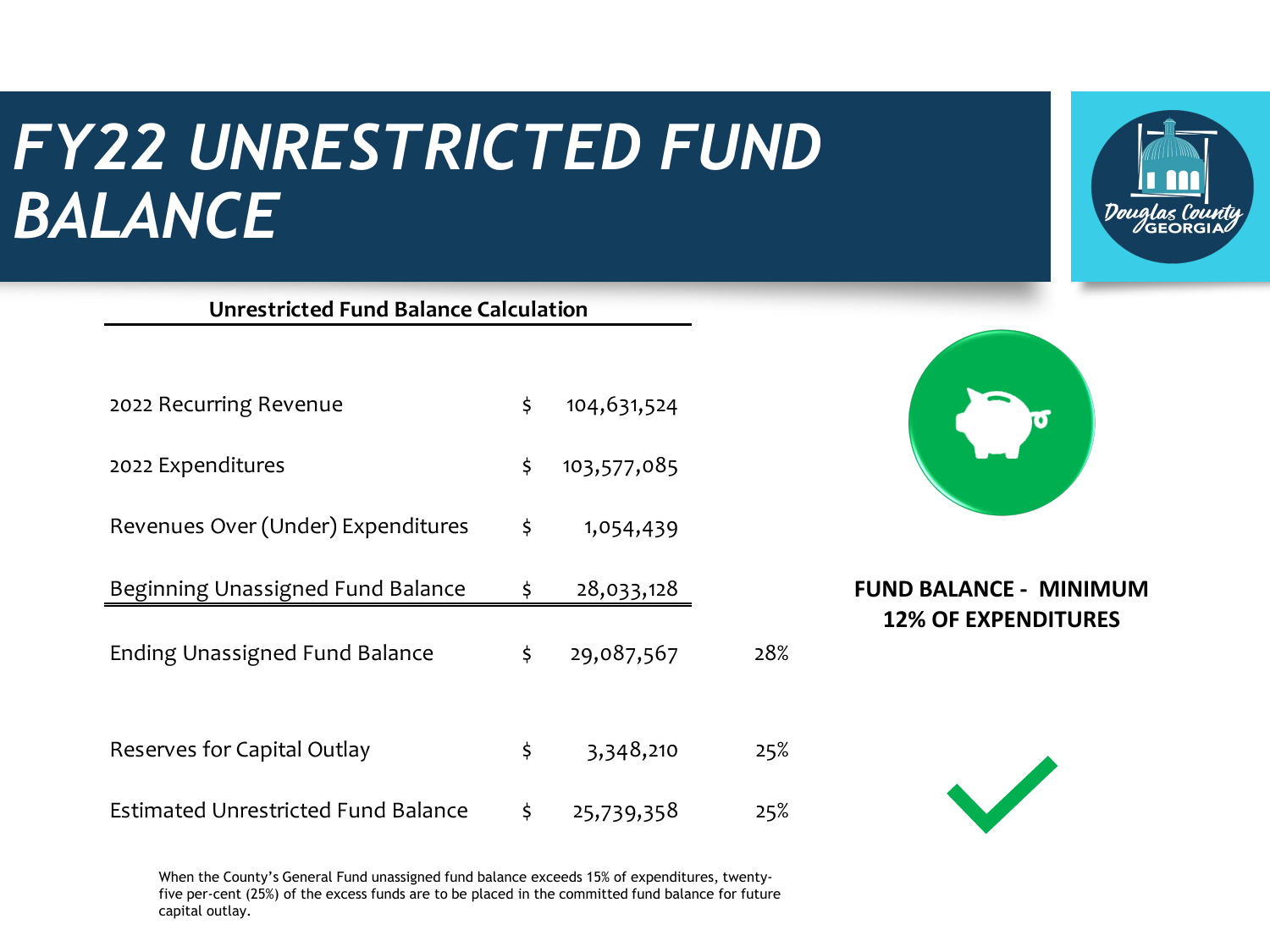# *GENERAL FUND OVERVIEW*

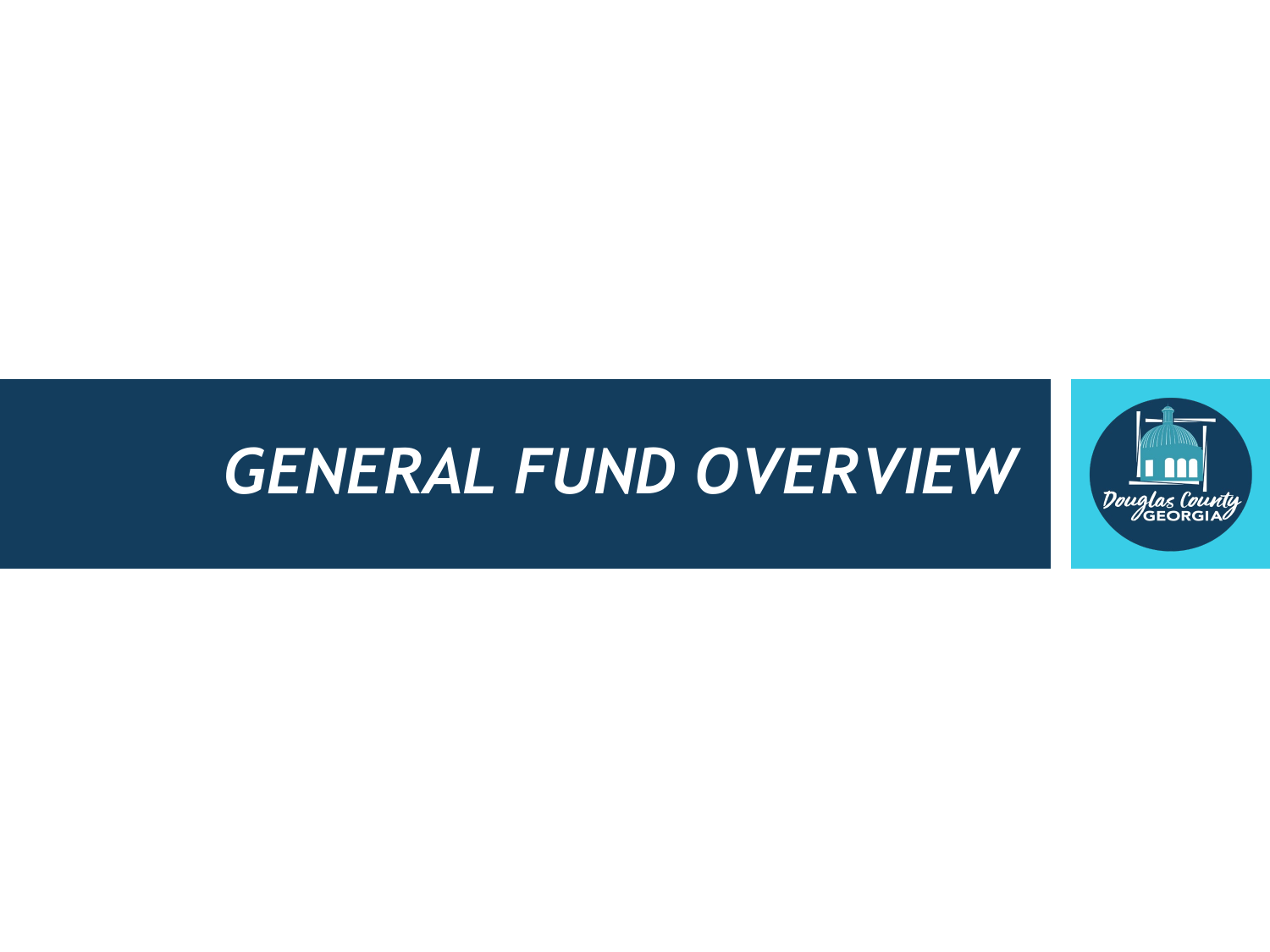# *GENERAL FUND RECURRING REVENUES*



#### **Recurring Revenues**

| <b>Property Taxes - Current</b>     | Ś | 59,544,536    |
|-------------------------------------|---|---------------|
| LOST                                |   | 18, 102, 140  |
| <b>TAVT</b>                         |   | 7,093,558     |
| <b>Other Taxes</b>                  |   | 6,435,758     |
| Intergovernmental                   |   | 4,697,974     |
| <b>Charges for Services</b>         |   | 3,529,551     |
| <b>Courts &amp; Law Enforcement</b> |   | 4,848,475     |
| Miscellaneous                       |   | 379,532       |
| <b>Total Recurring Revenues</b>     |   | \$104,631,524 |



- Property Tax
	- Same as FY21 @ \$59.5M
	- 93% Collection Rate
	- No New Growth/No Reassessed Growth

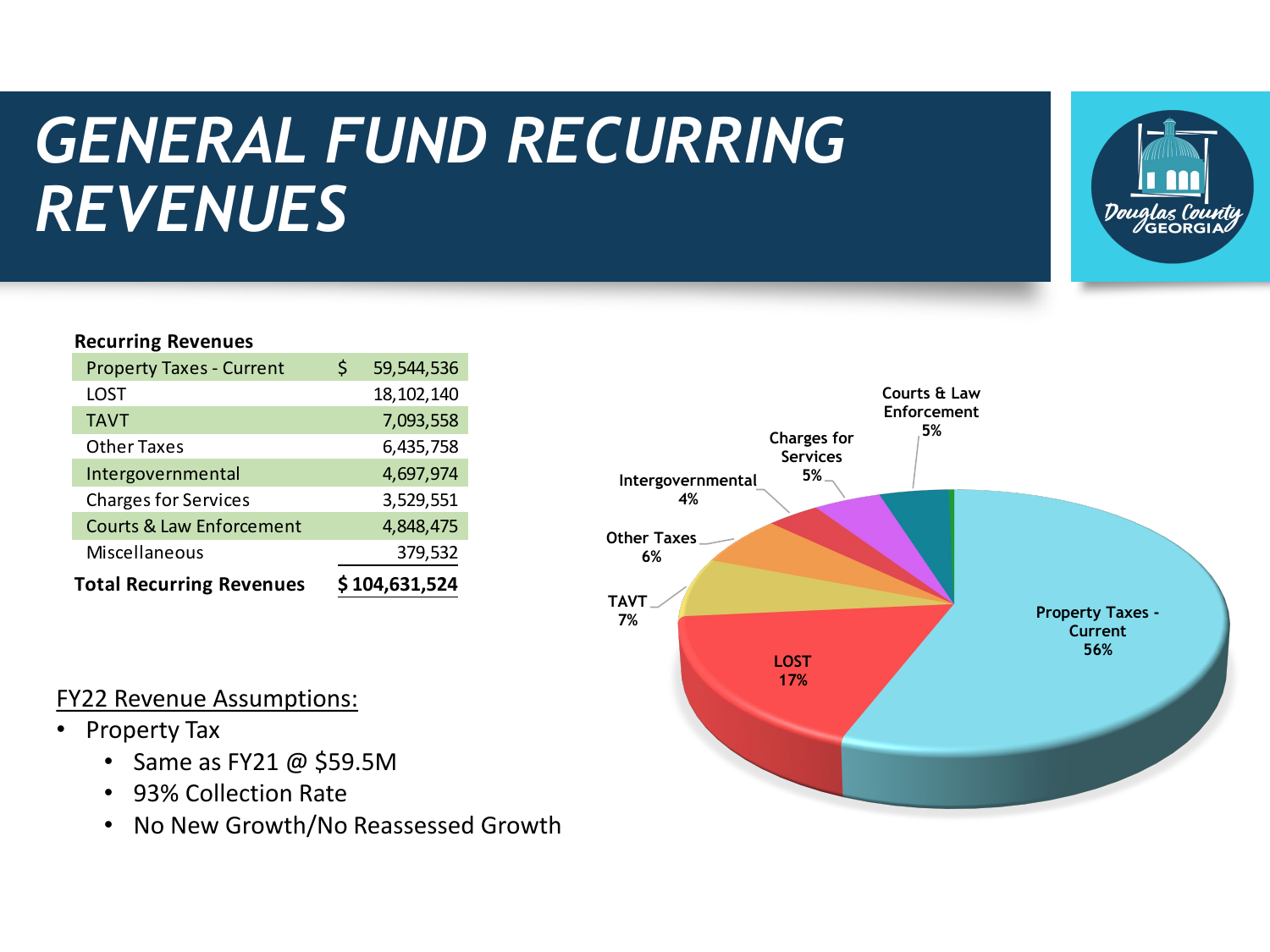# *GENERAL FUND RECURRING EXPENDITURES*



### **Recurring Expenditures**

| <b>Total Recurring Expenditures</b>   | 103,577,085      |
|---------------------------------------|------------------|
| <b>Transfers Out to Fire EMS Fund</b> | 6,040,735        |
| <b>Planning &amp; Community</b>       | 2,966,815        |
| Parks & Recreation                    | 6,814,476        |
| <b>Health &amp; Welfare</b>           | 2,734,152        |
| <b>Public Works</b>                   | 7,950,473        |
| <b>Public Safety</b>                  | 36,941,990       |
| Judicial                              | 17,813,288       |
| <b>General Government</b>             | \$<br>22,315,156 |

### FY22 Expenditure Assumptions:

- Retirement DB contribution \$8.7M (\$6.8M GF)
- Dept. 190 Contingency \$275k
- Election Year
- Public Works
- Beautification 6 Mowing Cycles
- Includes Year Operations for New Senior Center & Rec. Center
- No Proposed Addition to Core (PATC) No Capital / No Addition to Staff

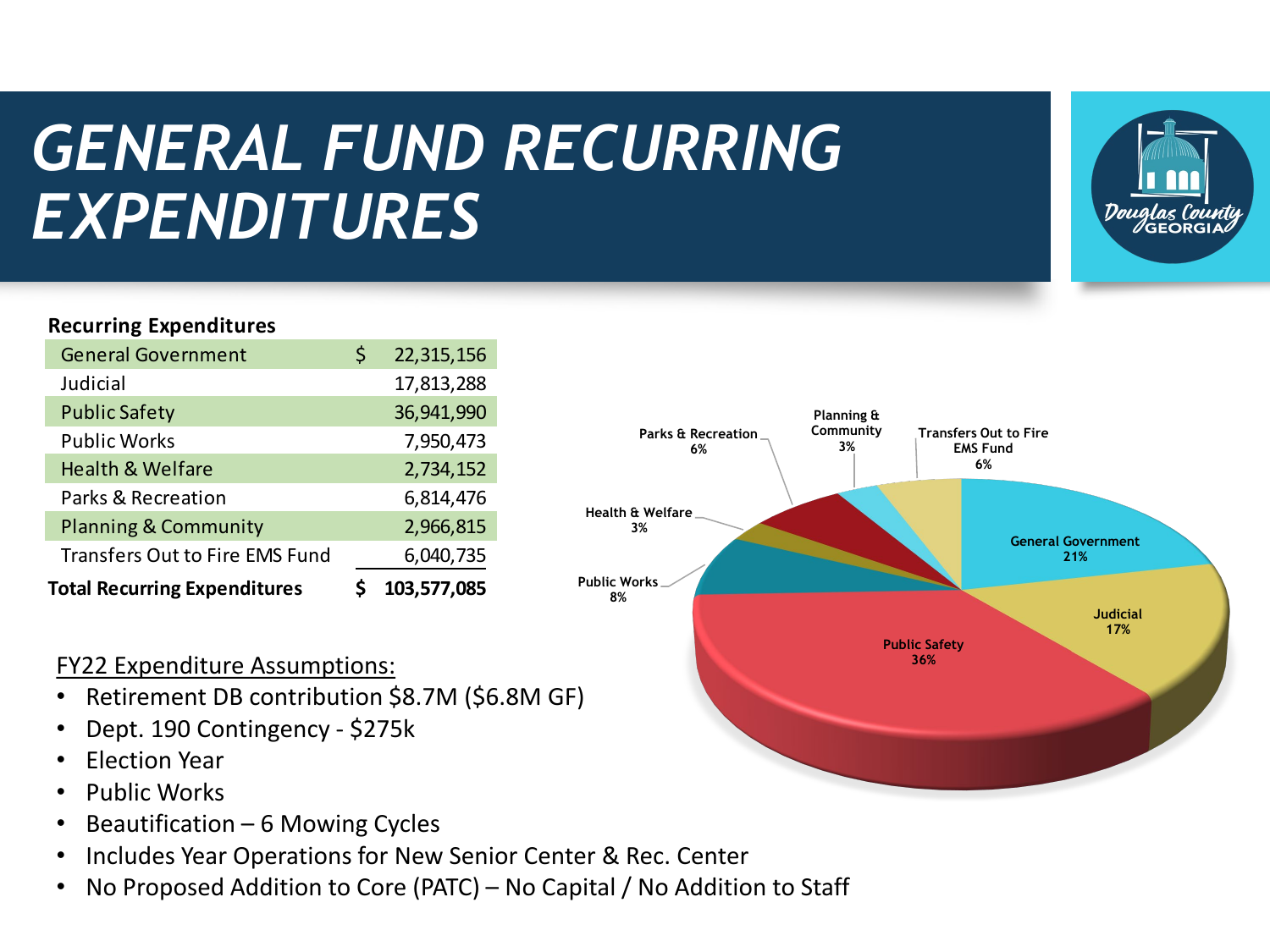### *GENERAL FUND RECURRING EXPENDITURES BY CATERGORY*



#### **Recurring Expenditures**

| Salary                               | 41,554,470    |
|--------------------------------------|---------------|
| Group Insurance                      | 10,243,682    |
| <b>FICA</b>                          | 3,384,758     |
| Retirement                           | 4,489,247     |
| <b>Workers Compensation</b>          | 1,065,636     |
| Debt Service                         | 630,687       |
| <b>Transfer Out to Fire/EMS Fund</b> | 6,040,735     |
| <b>Operating Expenses</b>            | 36, 167, 870  |
| <b>Recurring Expenditures</b>        | \$103,577,085 |

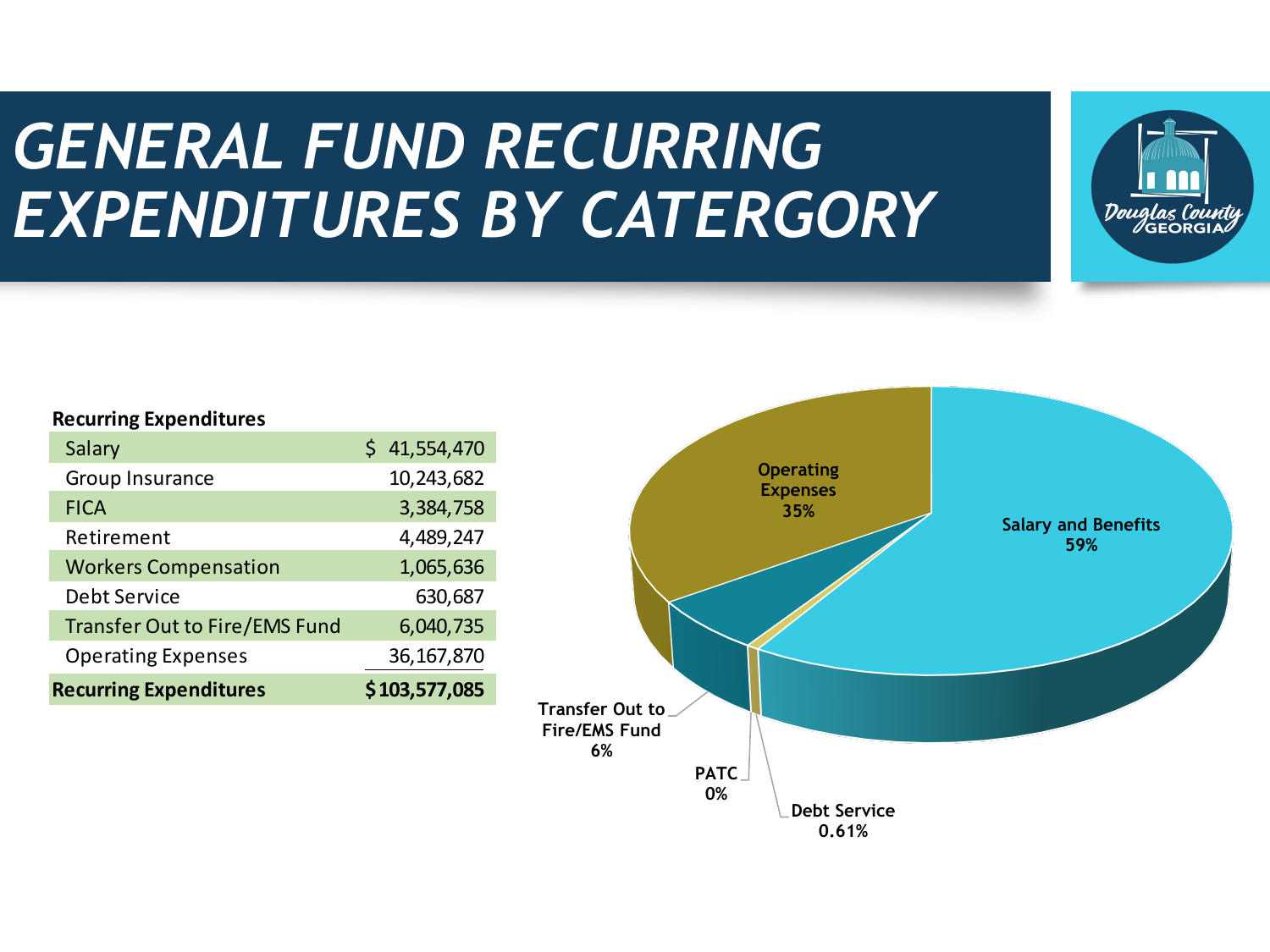# *GENERAL FUND REVENUE*



|                                            |    | <b>Actual</b><br>2019 |                     | <b>Actual</b><br>2020 |         |               | Adopted<br><b>Actual</b><br>Oct-21<br>2021 |                |                    | <b>Estimated</b><br>2021 | Proposed<br>2022 |               |  |
|--------------------------------------------|----|-----------------------|---------------------|-----------------------|---------|---------------|--------------------------------------------|----------------|--------------------|--------------------------|------------------|---------------|--|
| <b>Recurring Revenues</b>                  |    |                       |                     |                       |         |               |                                            |                |                    |                          |                  |               |  |
| <b>Property Taxes - Current</b>            | Ś  | 44,726,113 \$         |                     | 57,244,536            | Ŝ.      | 56,173,402 \$ |                                            | $3,230,382$ \$ |                    | 59,544,536               | S.               | 59,544,536    |  |
| LOST                                       |    | 17,734,623            |                     | 18,102,140            |         | 17,734,623    |                                            | 15,508,972     |                    | 18,102,140               |                  | 18,102,140    |  |
| <b>TAVT</b>                                | \$ | 5,963,707 \$          |                     | 7,093,558             | \$      | 7,000,000 \$  |                                            | $6,478,326$ \$ |                    | 7,093,558 \$             |                  | 7,093,558     |  |
| <b>Other Taxes</b>                         |    | 4,890,434             |                     | 6,435,758             |         | 6,435,585     |                                            | 6,919,039      |                    | 6,435,758                |                  | 6,435,758     |  |
| <b>Licenses &amp; Permits</b>              | \$ | $51,503$ \$           |                     | 95,914                | Ŝ.      | 47,000 \$     |                                            | 88,446 \$      |                    | $95,914$ \$              |                  | 95,914        |  |
| Intergovernmental                          |    | 4,929,286             |                     | 4,697,974             |         | 3,752,471     |                                            | 2,297,642      |                    | 4,697,974                |                  | 4,697,974     |  |
| <b>Charges for Services</b>                | \$ | 4,804,703 \$          |                     | $3,529,551$ \$        |         | 3,234,733     | \$                                         | $1,740,314$ \$ |                    | $3,529,551$ \$           |                  | 3,529,551     |  |
| Courts & Law Enforcement                   |    | 4,928,699             |                     | 4,848,475             |         | 4,219,200     |                                            | 3,516,726      |                    | 4,848,475                |                  | 4,848,475     |  |
| Use of Property & Money                    | \$ | 427,885 \$            |                     | 104,587 \$            |         | ÷,            | \$                                         |                | \$                 | 104,587 \$               |                  | 104,587       |  |
| Miscellaneous                              |    | 592,538               |                     | 179,031               |         | 2,700,448     |                                            | 161,270        |                    | 179,031                  |                  | 179,031       |  |
| <b>Total Recurring Revenues</b>            |    | 89,049,491            |                     | \$102,331,524         |         | \$101,297,462 |                                            | 39,941,117     |                    | \$104,631,524            |                  | \$104,631,524 |  |
| <b>Non-Recurring Revenues</b>              |    |                       |                     |                       |         |               |                                            |                |                    |                          |                  |               |  |
| <b>LOST Audit</b>                          | \$ | $\blacksquare$        | \$                  | 980,000               | $\zeta$ | ÷.            | \$                                         | $\omega$ .     | \$                 | $\omega$                 | \$               |               |  |
| CARES Act / COVID Funding (i.e. Elections) |    |                       |                     | 3,894,305             |         |               |                                            |                |                    |                          |                  |               |  |
| <b>Capital Grants</b>                      | Ś. | $1,103,357$ \$        |                     | 1,324,637             | Ŝ.      |               | \$                                         | $\omega$       | $\mathsf{\dot{S}}$ | ÷.                       | \$               |               |  |
| <b>BOE Radio Payment</b>                   |    |                       |                     |                       |         | $\sim$        |                                            | $\sim$         |                    | $\blacksquare$           |                  |               |  |
| <b>Insurance Claims</b>                    | \$ | 1,383,990             | $\ddot{\mathsf{s}}$ | ä,                    | \$      |               | \$                                         |                | $\zeta$            |                          | \$               |               |  |
| <b>ARPA Transfer IN</b>                    |    |                       |                     |                       |         |               |                                            | 1,271,956      |                    | 1,271,959                |                  | 3,824,774     |  |
| <b>Transfers In</b>                        | \$ | 743,469               | -\$                 | 4,175,421             | \$      | 2,519,327     | \$                                         | 2,547,195 \$   |                    | 2,547,195                | \$               |               |  |
| Sale of Assets                             |    | 201,900               |                     | 897                   |         |               |                                            |                |                    |                          |                  |               |  |
| <b>Capital Lease</b>                       | \$ |                       | \$                  | 1,555,370             | \$      | ä,            | \$                                         |                | \$                 |                          | \$               |               |  |
| <b>Total Non-Recurring Revenues</b>        |    | 3,432,716             |                     | 11,930,630            | \$      | 2,519,327     | \$                                         | 3,819,151      | \$                 | 3,819,151                | \$               | 3,824,774     |  |
| <b>Total Revenue</b>                       |    | \$92.482.207          |                     | \$114,262,154         |         | \$103,816,789 | \$                                         | 43,760,268     |                    | \$108,450,675            |                  | \$108,456,298 |  |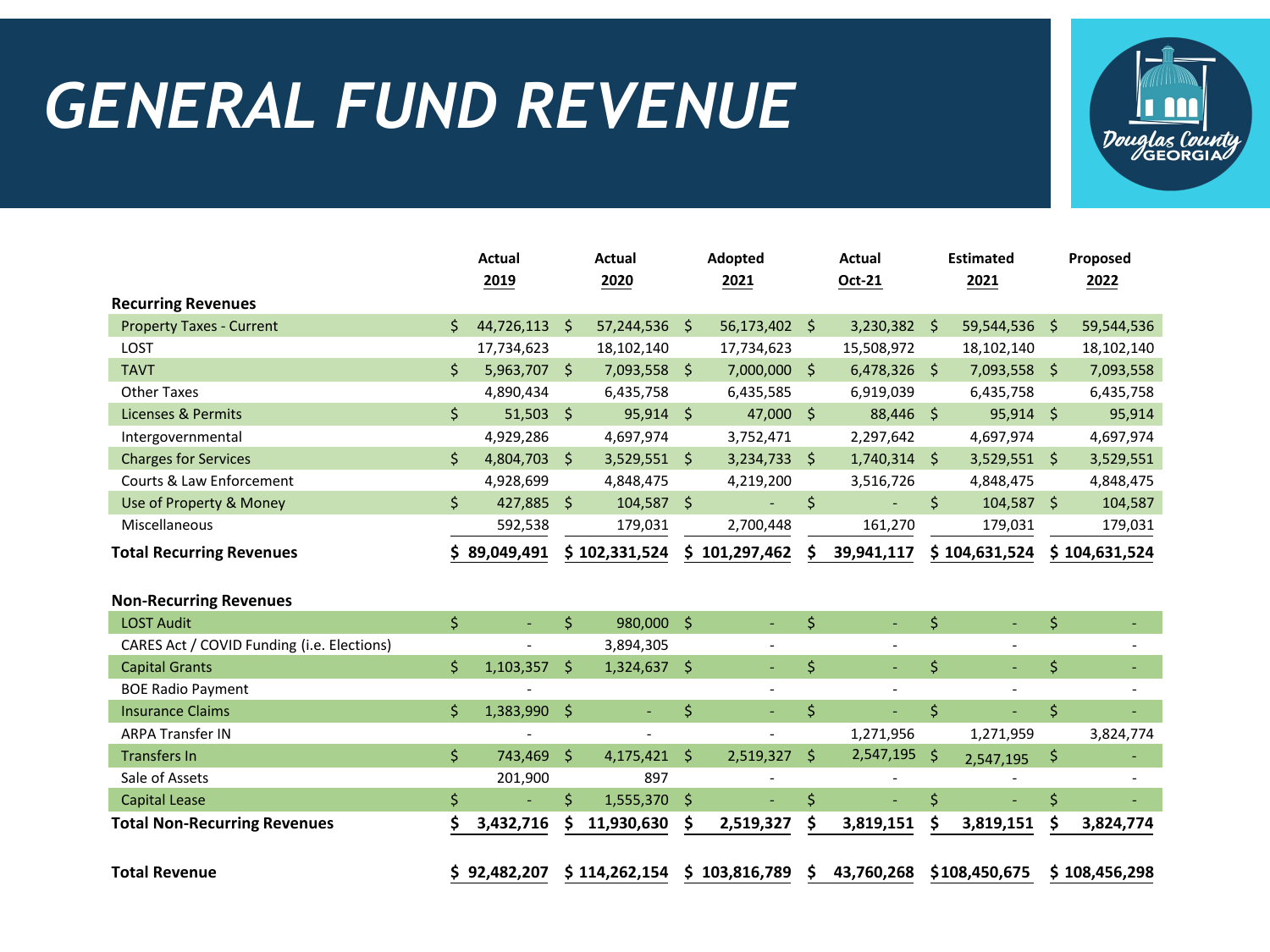### *REVIEW OF GENERAL FUND BUDGET*

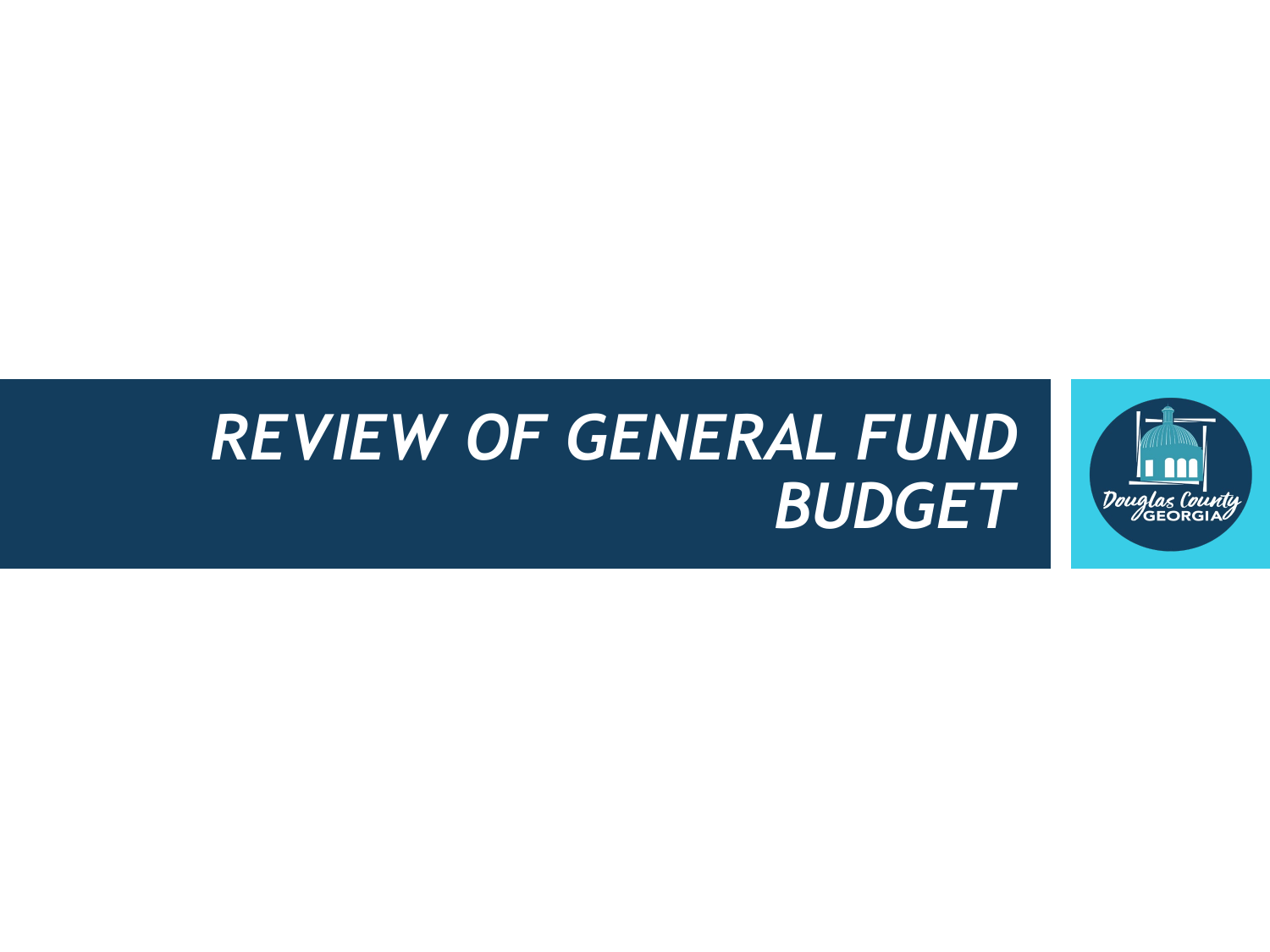# *2022 PROPOSED BUDGET– GENERAL GOVERNMENT*



|                                     | <b>Actual</b><br>2020 | Adopted<br>2021 |     | Proposed<br>2022 |     | Proposed<br><b>BIR</b>   |    | Proposed<br>Total |
|-------------------------------------|-----------------------|-----------------|-----|------------------|-----|--------------------------|----|-------------------|
| <b>General Government</b>           |                       |                 |     |                  |     |                          |    |                   |
| District 1 Commissioner             | \$<br>37,782 \$       | 51,881          | -\$ | 77,689           | -\$ |                          | Ś. | 77,689            |
| <b>District 2 Commissioner</b>      | 46,953                | 52,569          |     | 77,686           |     | ٠                        |    | 77,686            |
| District 3 Commissioner             | 38,037                | 51,881          |     | 77,686           |     |                          |    | 77,686            |
| <b>District 4 Commissioner</b>      | 235                   | 3,600           |     | 16,000           |     |                          |    | 16,000            |
| <b>Board of Commissioners</b>       | 1,219,153             | 1,115,017       |     | 754,711          |     | $\overline{\phantom{a}}$ |    | 754,711           |
| Communications                      | 516,131               | 606,112         |     | 513,095          |     | $\blacksquare$           |    | 513,095           |
| <b>County Administrator</b>         |                       |                 |     | 1,061,969        |     | $\overline{\phantom{a}}$ |    | 1,061,969         |
| <b>Courthouse Maintenance</b>       | 923,765               | 1,058,883       |     | 974,782          |     | $\blacksquare$           |    | 974,782           |
| Election Board & Voter Registration | 2,037,609             | 3,544,619       |     | 1,572,183        |     | $\overline{\phantom{a}}$ |    | 1,572,183         |
| <b>External Affairs</b>             | 228,084               | 308,700         |     | 86,257           |     | ٠                        |    | 86,257            |
| Finance                             | 870,857               | 908,733         |     | 864,644          |     | $\overline{\phantom{a}}$ |    | 864,644           |
| <b>General Appropriations</b>       | 12,973,359            | 12,895,611      |     | 12,382,682       |     | $\blacksquare$           |    | 12,382,682        |
| <b>Human Resources</b>              | 451,399               | 424,267         |     | 382,896          |     | $\overline{\phantom{a}}$ |    | 382,896           |
| <b>Information Services</b>         | 1,737,869             | 1,764,310       |     | 1,724,933        |     | ٠                        |    | 1,724,933         |
| Legal Services                      | 726,653               | 706,961         |     | 1,136,000        |     | $\overline{\phantom{a}}$ |    | 1,136,000         |
| Printing & Mail                     | 135,925               | 145,751         |     | 136,501          |     | $\blacksquare$           |    | 136,501           |
| <b>Property Management</b>          | 621,483               | 743,632         |     | 861,447          |     | $\overline{\phantom{a}}$ |    | 861,447           |
| Purchasing                          | 366,815               | 403,266         |     | 361,709          |     | $\blacksquare$           |    | 361,709           |
| <b>Records Retention</b>            | 150,969               | 158,441         |     | 190,043          |     | $\overline{\phantom{a}}$ |    | 190,043           |
| <b>Risk and Safety</b>              | 280,349               | 264,873         |     | 281,535          |     | $\blacksquare$           |    | 281,535           |
| <b>Tax Appraisal</b>                | 1,174,480             | 1,241,058       |     | 1,588,071        |     | $\overline{\phantom{a}}$ |    | 1,588,071         |
| <b>Tax Assessor</b>                 | 131,810               | 127,420         |     | 170,140          |     |                          |    | 170,140           |
| <b>Tax Commissioner</b>             | 1,986,831             | 2, 141, 144     |     | 3,003,541        |     | $\overline{\phantom{a}}$ |    | 3,003,541         |
| <b>Tax Equalization Board</b>       | 32,719                | 50,805          |     | 59,690           |     |                          |    | 59,690            |
| <b>TOTAL GENERAL GOVERNMENT</b>     | \$<br>26,689,267      | \$28,769,534    | \$. | 28,355,890       | \$  | $\overline{a}$           | S. | 28,355,890        |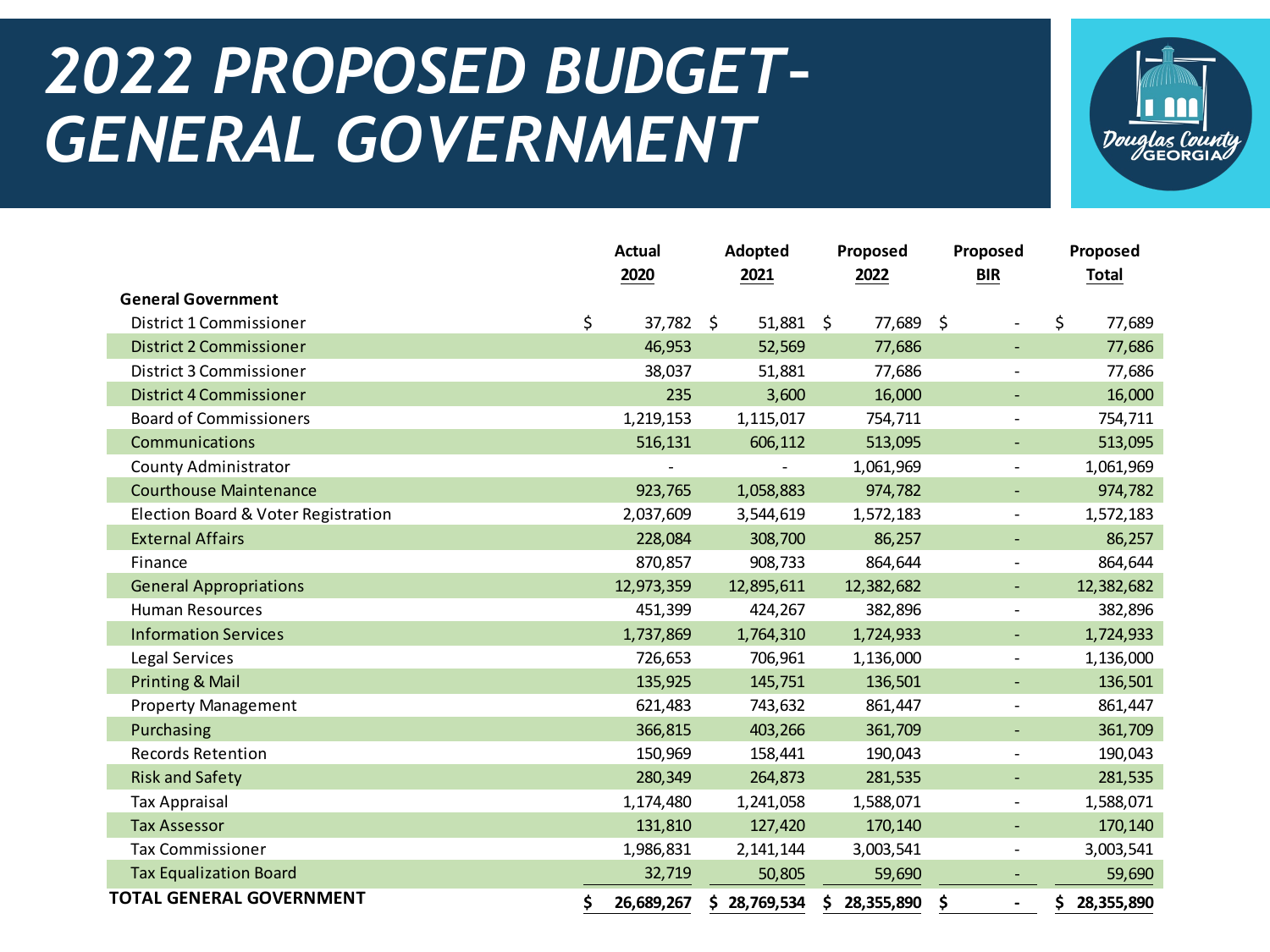# *2022 PROPOSED BUDGET– JUDICIAL*



|                                         |     | Adopted<br><b>Actual</b> |    |            | Proposed     |            | Proposed |                          | Proposed |              |
|-----------------------------------------|-----|--------------------------|----|------------|--------------|------------|----------|--------------------------|----------|--------------|
|                                         |     | 2020                     |    | 2021       |              | 2022       | BIR      |                          |          | <b>Total</b> |
| <b>Judicial</b>                         |     |                          |    |            |              |            |          |                          |          |              |
| <b>Clerk of Superior Court</b>          | \$. | 2,134,396                | -S | 2,431,496  | <sub>S</sub> | 2,305,249  | $\zeta$  | ٠                        | \$       | 2,305,249    |
| <b>District Attorney</b>                |     | 3,047,731                |    | 3,294,360  |              | 3,299,679  |          | $\overline{\phantom{a}}$ |          | 3,299,679    |
| Juvenile Court                          |     | 1,408,714                |    | 1,637,611  |              | 1,553,214  |          | ٠                        |          | 1,553,214    |
| Juvenile Public Defender                |     | 181,084                  |    | 202,930    |              | 209,419    |          | $\overline{\phantom{a}}$ |          | 209,419      |
| Juvenile Programs Administration        |     | 1,235,934                |    | 2,065,203  |              | 1,067,388  |          | ٠                        |          | 1,067,388    |
| Magistrate Court                        |     | 926,668                  |    | 951,199    |              | 971,881    |          | $\overline{\phantom{a}}$ |          | 971,881      |
| <b>Probate Court</b>                    |     | 503,961                  |    | 558,430    |              | 749,867    |          | ٠                        |          | 749,867      |
| Public Defender                         |     | 2,319,150                |    | 2,522,581  |              | 2,560,165  |          | $\overline{\phantom{a}}$ |          | 2,560,165    |
| <b>State Court Clerk</b>                |     | 592,119                  |    | 636,343    |              | 630,237    |          |                          |          | 630,237      |
| State Court - DUI                       |     | 334,316                  |    | 356,777    |              | 334,074    |          | -                        |          | 334,074      |
| <b>State Court Judges</b>               |     | 820,792                  |    | 911,707    |              | 897,505    |          | $\overline{\phantom{a}}$ |          | 897,505      |
| <b>State Court Solicitor</b>            |     | 1,744,332                |    | 1,868,792  |              | 1,785,693  |          | $\overline{\phantom{a}}$ |          | 1,785,693    |
| <b>Superior Court</b>                   |     | 556,916                  |    | 562,802    |              | 601,858    |          | ٠                        |          | 601,858      |
| <b>Superior Court Felony Drug Court</b> |     | 614,165                  |    | 1,170,493  |              | 847,059    |          | $\overline{\phantom{a}}$ |          | 847,059      |
| <b>TOTAL JUDICIAL</b>                   |     | 16,420,278               |    | 19,170,724 |              | 17,813,288 | \$       | $\blacksquare$           |          | 17,813,288   |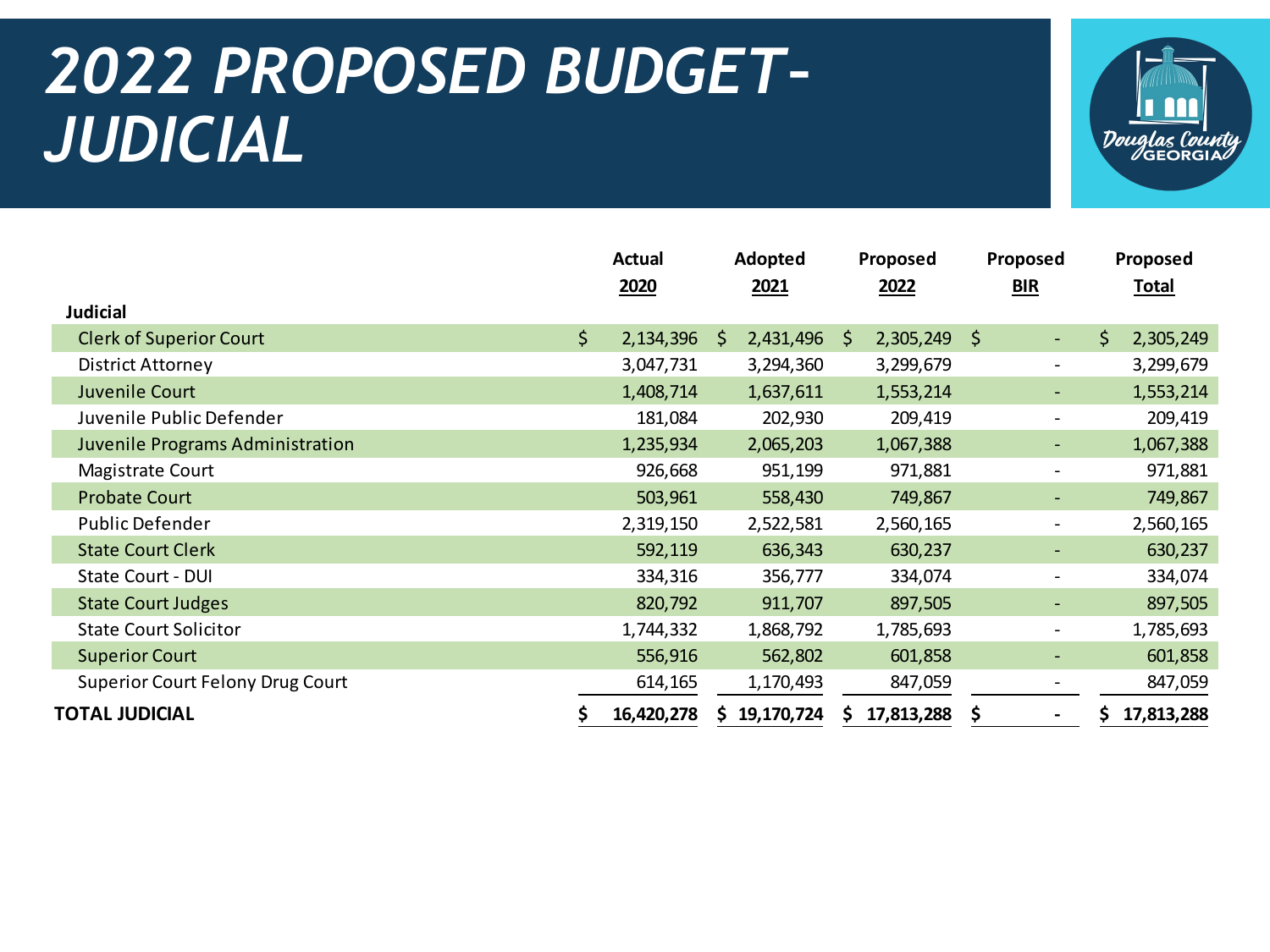### *2022 PROPOSED BUDGET– PUBLIC SAFETY AND PUBLIC WORKS*



|                               |     | Actual       |     | Adopted      | Proposed |            | Proposed |                              | Proposed |              |  |
|-------------------------------|-----|--------------|-----|--------------|----------|------------|----------|------------------------------|----------|--------------|--|
|                               |     | 2020         |     | 2021         |          | 2022       |          | BIR                          |          | <b>Total</b> |  |
| <b>Public Safety</b>          |     |              |     |              |          |            |          |                              |          |              |  |
| Coroner                       | \$  | 234,751      | \$. | 216,738      | \$.      | 444,194    | \$       | $\overline{\phantom{0}}$     | \$       | 444,194      |  |
| <b>Emergency Management</b>   |     | 289,856      |     | 339,262      |          | 338,239    |          | -                            |          | 338,239      |  |
| <b>Sheriff Detention</b>      |     | 18,511,095   |     | 19,781,946   |          | 19,909,498 |          | $\overline{\phantom{a}}$     |          | 19,909,498   |  |
| <b>Sheriff Enforcement</b>    |     | 18, 151, 420 |     | 20,252,401   |          | 16,250,059 |          |                              |          | 16,250,059   |  |
| <b>TOTAL PUBLIC SAFETY</b>    |     | 37, 187, 122 | S.  | 40,590,347   | S        | 36,941,990 | \$       | $\blacksquare$               | S        | 36,941,990   |  |
|                               |     |              |     |              |          |            |          |                              |          |              |  |
| <b>Public Works</b>           |     |              |     |              |          |            |          |                              |          |              |  |
| D.O.T. - Administration       | \$. | 768,261      | \$. | $970,549$ \$ |          | 969,237    | -\$      | $\overline{\phantom{a}}$     | \$       | 969,237      |  |
| D.O.T. - Maintenance & Const. |     | 2,696,064    |     | 4,526,841    |          | 4,251,465  |          |                              |          | 4,251,465    |  |
| D.O.T. - Traffic Operations   |     | 1,319,749    |     | 1,480,303    |          | 1,383,527  |          | ٠                            |          | 1,383,527    |  |
| <b>Fleet Management</b>       |     | 1,366,390    |     | 1,431,119    |          | 1,346,244  |          | $\qquad \qquad \blacksquare$ |          | 1,346,244    |  |
| <b>TOTAL PUBLIC WORKS</b>     |     | 6,150,464    |     | 8,408,812    |          | 7,950,473  | \$       | $\blacksquare$               |          | 7,950,473    |  |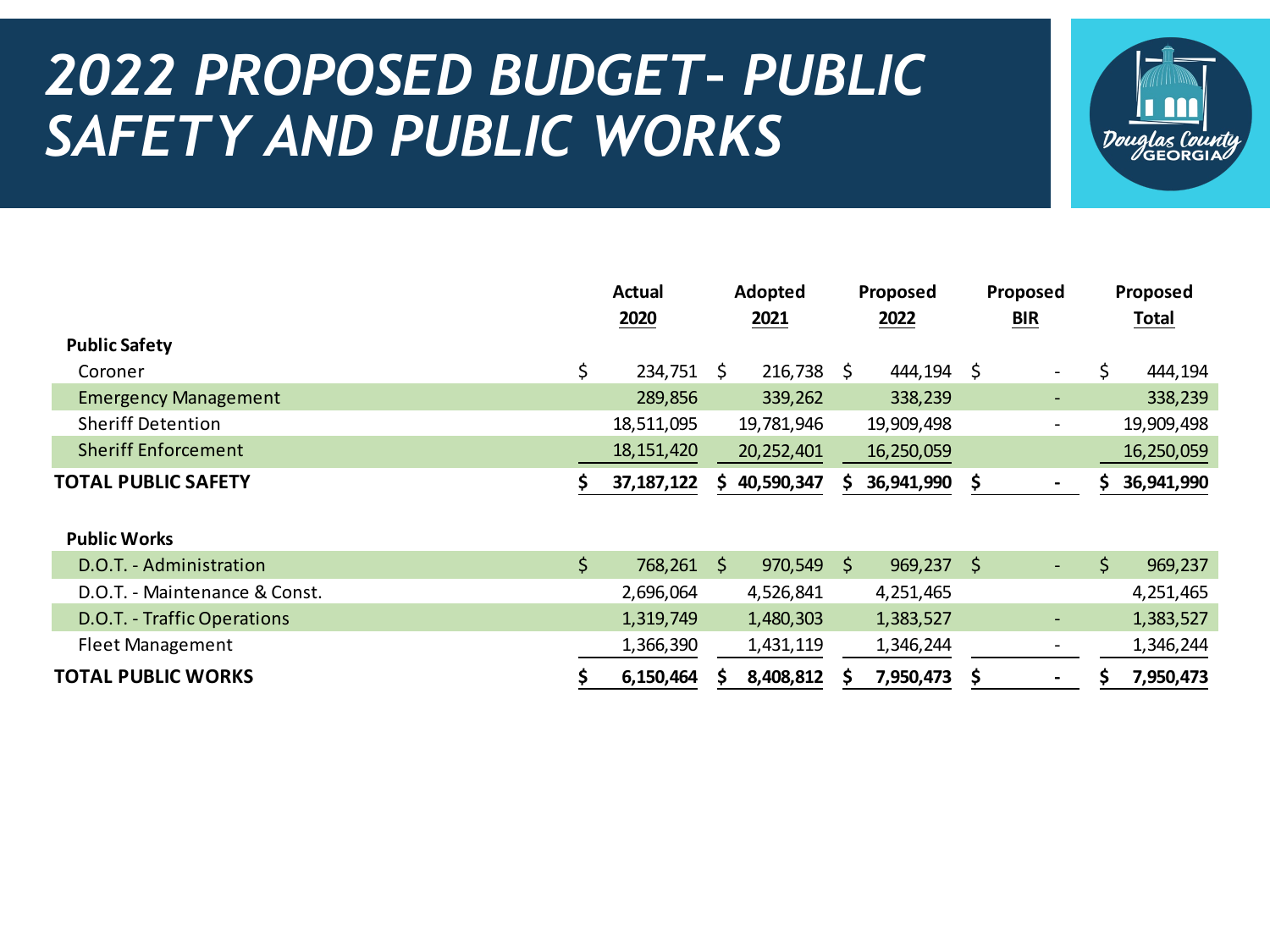## *2022 PROPOSED BUDGET*



|                                      |     | <b>Actual</b> |              | Adopted    |      | Proposed       |            | Proposed                 |    | Proposed     |
|--------------------------------------|-----|---------------|--------------|------------|------|----------------|------------|--------------------------|----|--------------|
|                                      |     | 2020          |              | 2021       | 2022 |                | <b>BIR</b> |                          |    | <b>Total</b> |
| <b>Health and Welfare</b>            |     |               |              |            |      |                |            |                          |    |              |
| Board of Health                      | \$  | 389,746 \$    |              | 389,746 \$ |      | 376,175 \$     |            |                          | \$ | 376,175      |
| Boys & Girls Club                    |     | 14,259        |              | 14,259     |      | 12,428         |            | ٠                        |    | 12,428       |
| <b>Community Services Board</b>      |     | 989,776       |              | 1,014,776  |      | 509,007        |            | $\overline{\phantom{a}}$ |    | 509,007      |
| <b>Public Welfare</b>                |     | 262,842       |              | 302,355    |      | 417,360        |            | -                        |    | 417,360      |
| <b>Family and Children Services</b>  |     | 73,332        |              | 73,332     |      | 63,918         |            |                          |    | 63,918       |
| <b>Senior Citizen Services</b>       |     | 1,365,876     |              | 1,587,672  |      | 1,355,264      |            |                          |    | 1,355,264    |
| <b>TOTAL HEALTH AND WELFARE</b>      |     | 3,095,831     |              | 3,382,140  |      | 2,734,152      | \$         |                          |    | 2,734,152    |
| <b>Parks, Recreation and Culture</b> |     |               |              |            |      |                |            |                          |    |              |
| <b>Douglas County Libraries</b>      | \$  | 1,758,022     | <sub>S</sub> | 1,917,043  | S.   | $2,030,016$ \$ |            | ٠                        | Ś  | 2,030,016    |
| Parks and Recreation                 |     | 2,749,088     |              | 3,191,087  |      | 2,896,543      |            | $\overline{\phantom{a}}$ |    | 2,896,543    |
| <b>Aquatic Center</b>                |     | 706,990       |              | 858,644    |      | 1,023,841      |            |                          |    | 1,023,841    |
| <b>Activity Center</b>               |     |               |              |            |      | 258,500        |            |                          |    | 258,500      |
| <b>Senior Center</b>                 |     | 289,997       |              | 338,555    |      | 605,576        |            |                          |    | 605,576      |
| TOTAL PARKS, RECREATION AND CULTURE  | \$. | 5,504,097     |              | 6,305,329  |      | 6,814,476      | \$         | $\overline{\phantom{a}}$ | \$ | 6,814,476    |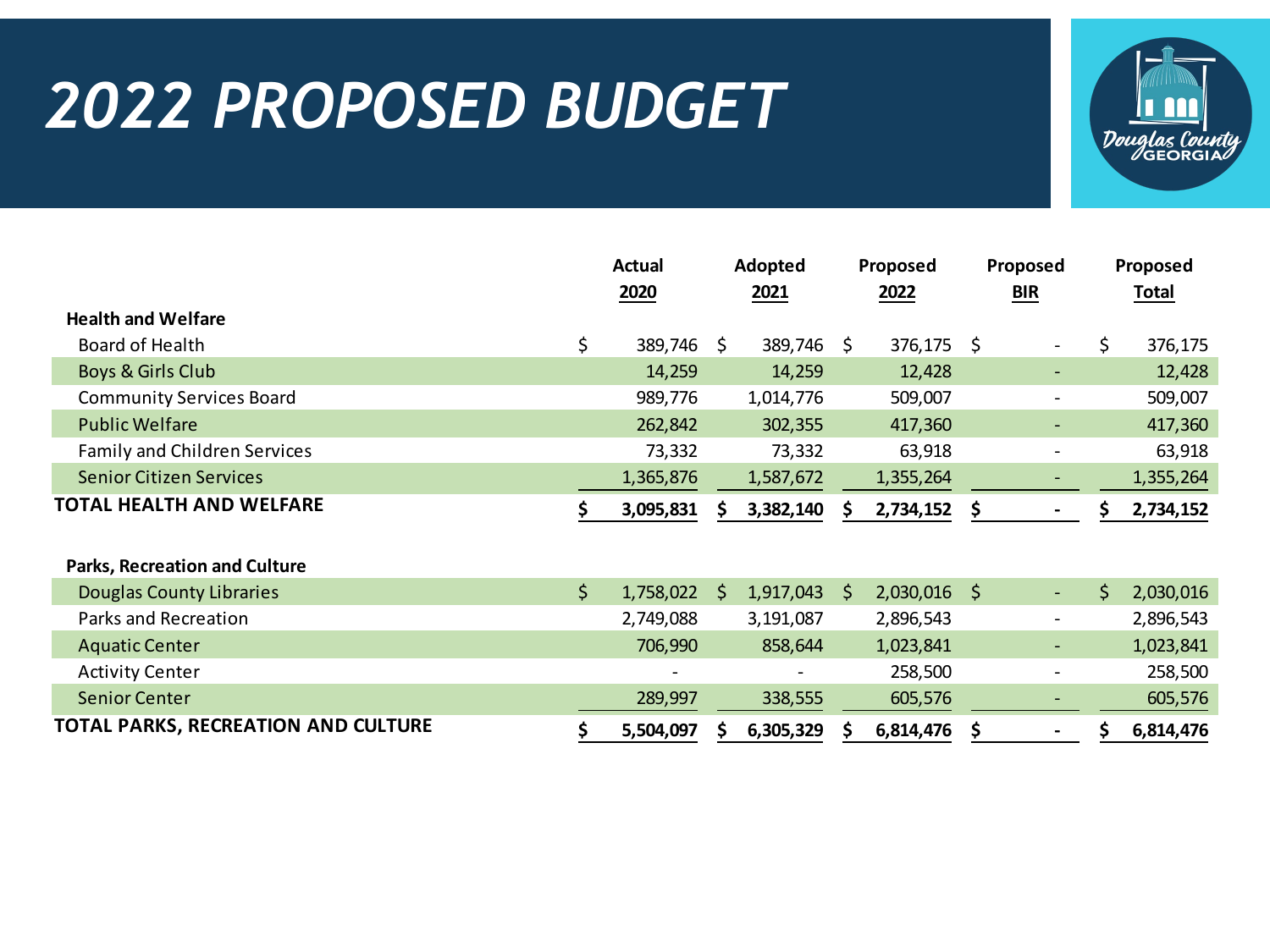# *2022 PROPOSED BUDGET*



|                                                           |     | <b>Actual</b> |    | Adopted       |    | Proposed          |    | Proposed                 |    | Proposed      |
|-----------------------------------------------------------|-----|---------------|----|---------------|----|-------------------|----|--------------------------|----|---------------|
|                                                           |     | 2020          |    | 2021          |    | 2022              |    | <b>BIR</b>               |    | <b>Total</b>  |
| <b>Planning and Community Development</b>                 |     |               |    |               |    |                   |    |                          |    |               |
| <b>Cooperative Extension</b>                              | \$. | $121,206$ \$  |    | $136,238$ \$  |    | $120,704$ \$      |    | $\overline{\phantom{a}}$ | \$ | 120,704       |
| <b>Economic Development</b>                               |     | 339,500       |    | 339,500       |    | 350,250           |    |                          |    | 350,250       |
| <b>Geographic Information System</b>                      |     | 266,367       |    | 329,537       |    | 250,502           |    |                          |    | 250,502       |
| <b>Connect Douglas</b>                                    |     | 4,129,532     |    | 5,848,173     |    | 2,237,902         |    |                          |    | 2,237,902     |
| S.H.A.R.E. House                                          |     | 8,555         |    | 8,555         |    | 7,457             |    |                          |    | 7,457         |
| <b>TOTAL PLANNING AND COMMUNITY</b><br><b>DEVELOPMENT</b> |     | 4,865,160     | S. | 6,662,003     | S. | 2,966,815         | S. |                          |    | 2,966,815     |
|                                                           |     |               |    |               |    |                   |    |                          |    |               |
| <b>TOTAL GENERAL FUND</b>                                 |     | 99,912,219    |    | \$113,288,889 |    | $$103,577,084$ \$ |    |                          |    | \$103,577,084 |
| <b>Revenues over/(under) Expenditures</b>                 | \$  | 14,349,934 \$ |    |               | S  | $1,054,440$ \$    |    | $\blacksquare$           | Ś  | 1,054,440     |
| <b>Beginning Unassigned Fund Balance</b>                  |     |               |    |               | S. | 28,033,128        |    |                          | Ś. | 28,033,128    |
| <b>Ending Unassigned Fund Balance</b>                     |     |               |    |               | S. | 29,087,568        |    |                          | Ś  | 29,087,568    |
| Unassigned Fund Balance as a % of Expenditures            |     |               |    |               |    | 28.08%            |    |                          |    | 28.08%        |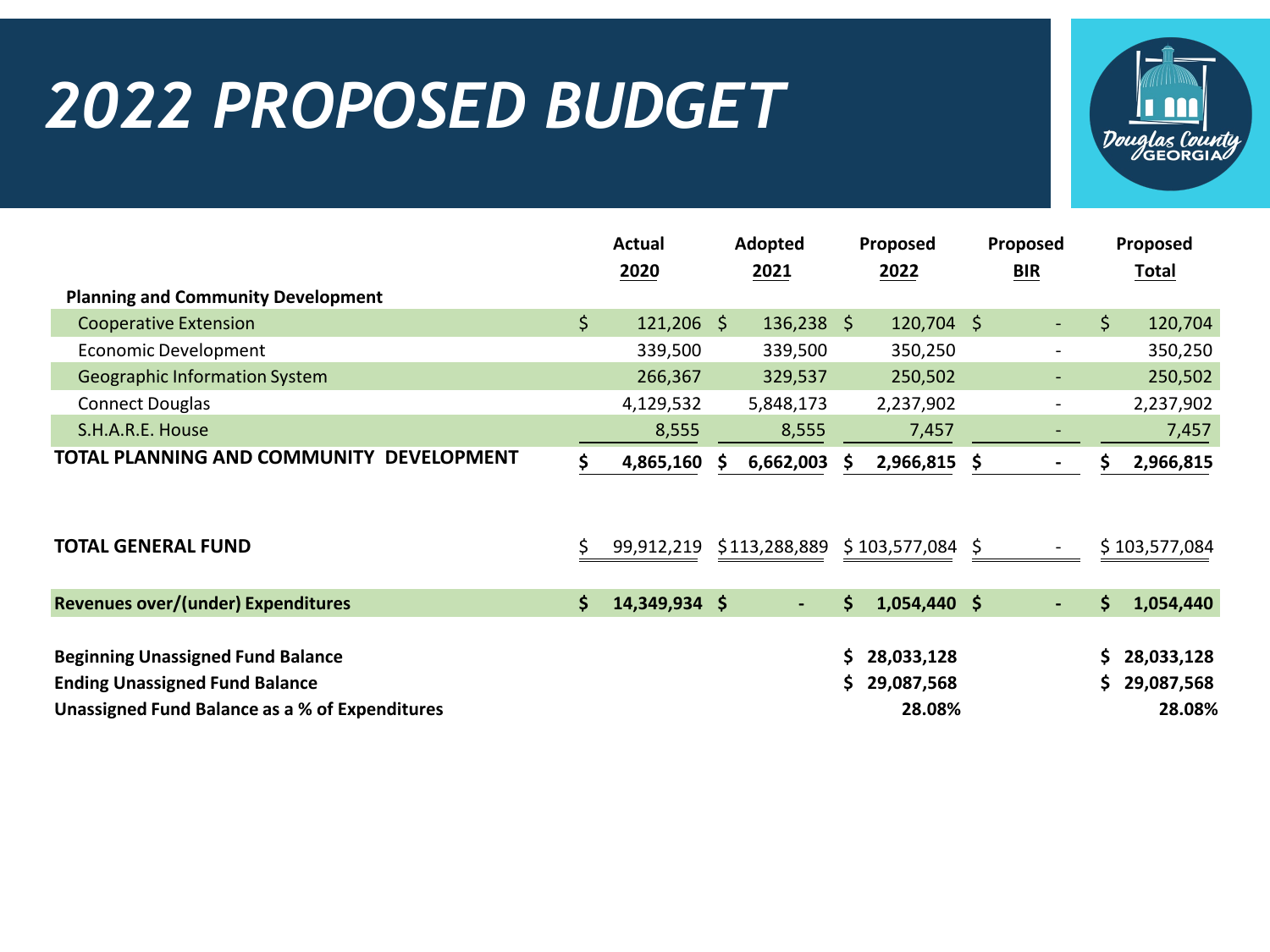### *GENERAL FUND BUDGET SUMMARY*



### **General Fund Summary**

|                                                                                                                        | Actual          | Adopted          | <b>Estimated</b> | <b>Budget</b>                                      |               |                                         |             |
|------------------------------------------------------------------------------------------------------------------------|-----------------|------------------|------------------|----------------------------------------------------|---------------|-----------------------------------------|-------------|
|                                                                                                                        | 2020            | 2021             | 2021             | 2022                                               |               |                                         |             |
| Total Revenue                                                                                                          | \$114,262,153   | \$108,785,875    | \$108,450,675    | \$104,631,524                                      |               |                                         |             |
|                                                                                                                        |                 |                  |                  |                                                    |               |                                         |             |
| <b>Total Expenditures</b>                                                                                              | 99,912,221      | \$113,288,889    | \$104,219,950    | \$103,577,085                                      |               |                                         |             |
|                                                                                                                        |                 |                  |                  |                                                    |               |                                         |             |
| <b>Revenues over/(under) Expenditures</b>                                                                              | 14,349,932 \$   | $(4,503,014)$ \$ | $4,230,725$ \$   | 1,054,439                                          |               |                                         |             |
| <b>Beginning Fund Balance</b>                                                                                          | $22,043,169$ \$ | 36,393,101 \$    | 36,393,101 \$    | 40,623,826                                         |               |                                         |             |
| <b>Ending Fund Balance</b>                                                                                             | 36,393,101 \$   | 31,890,087 \$    | 40,623,826 \$    | 41,678,265                                         |               |                                         |             |
|                                                                                                                        |                 |                  |                  |                                                    |               |                                         |             |
| Non-Spendable/Restricted/Assigned                                                                                      | 14,529,818 \$   | 14,529,818 \$    | 12,590,698 \$    | 12,590,698 As % of Expenditures Total Expenditures |               |                                         |             |
| <b>Unassigned</b>                                                                                                      | 21,863,283      | 17,360,269       | 28,033,128       | 29,087,567                                         |               | 28.08% \$                               | 103,577,085 |
|                                                                                                                        |                 |                  |                  |                                                    |               |                                         |             |
| FY 22 Recurring Expenditure Initiatives                                                                                |                 |                  |                  |                                                    |               |                                         |             |
| Pay Increase for Regular class 5% year 1 & 5% year 2 - includes increasing all staff to a minimum of \$15.00 per hour  |                 |                  |                  |                                                    | <b>YEAR 1</b> | \$                                      | 3,824,774   |
| Pay Increase for Public Safety 10% year 1 & 5% year 2 - includes increasing all staff to a minimum of \$15.00 per hour |                 |                  |                  |                                                    |               |                                         |             |
|                                                                                                                        |                 |                  |                  |                                                    |               | As % of Expenditures Total Expenditures |             |
|                                                                                                                        |                 |                  |                  | \$<br>25.262.793                                   |               | $23.52\%$ \$                            | 107.401.859 |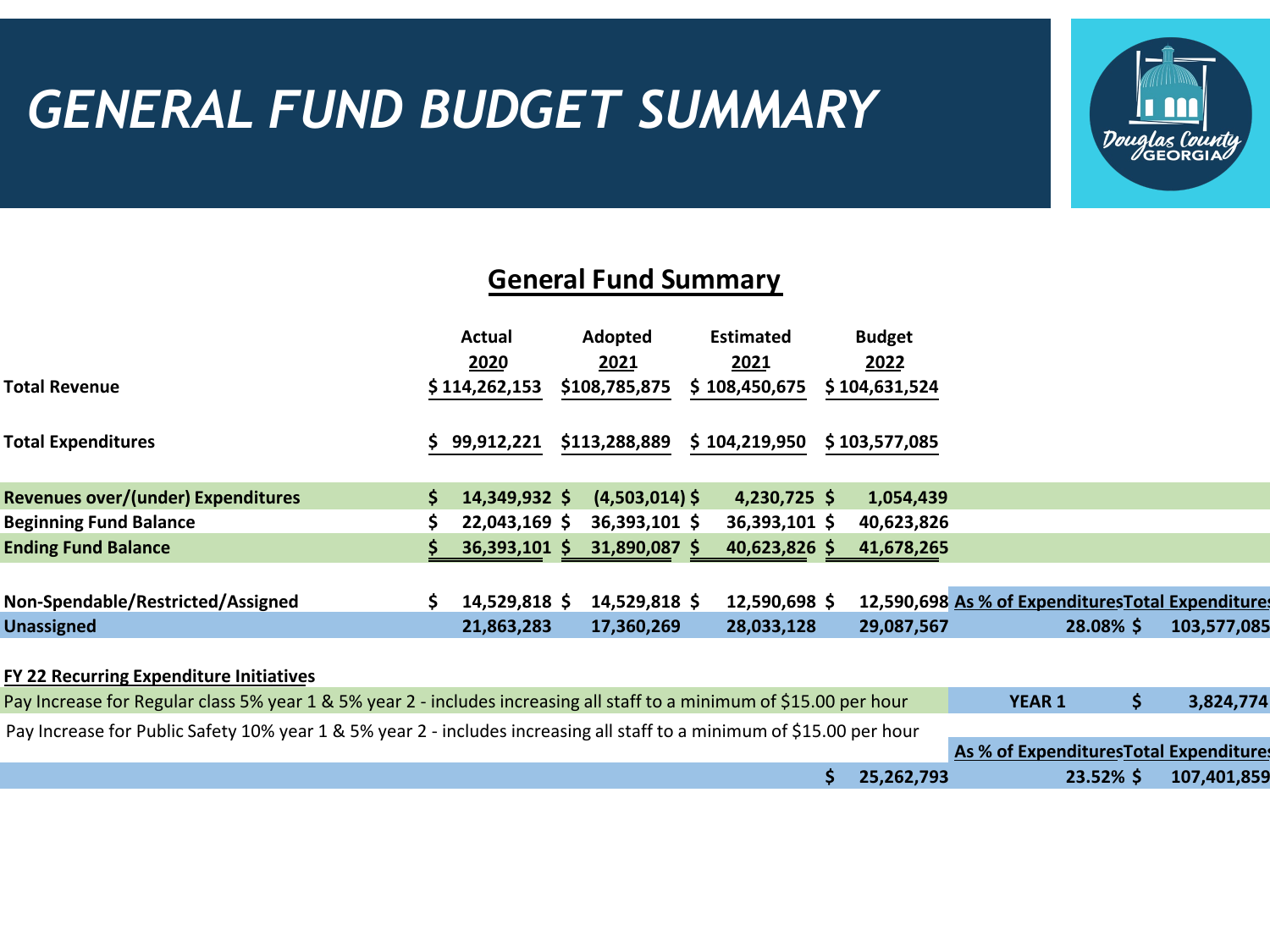## 2022 PROPOSED ADDITIONS TO CORE (PATC)

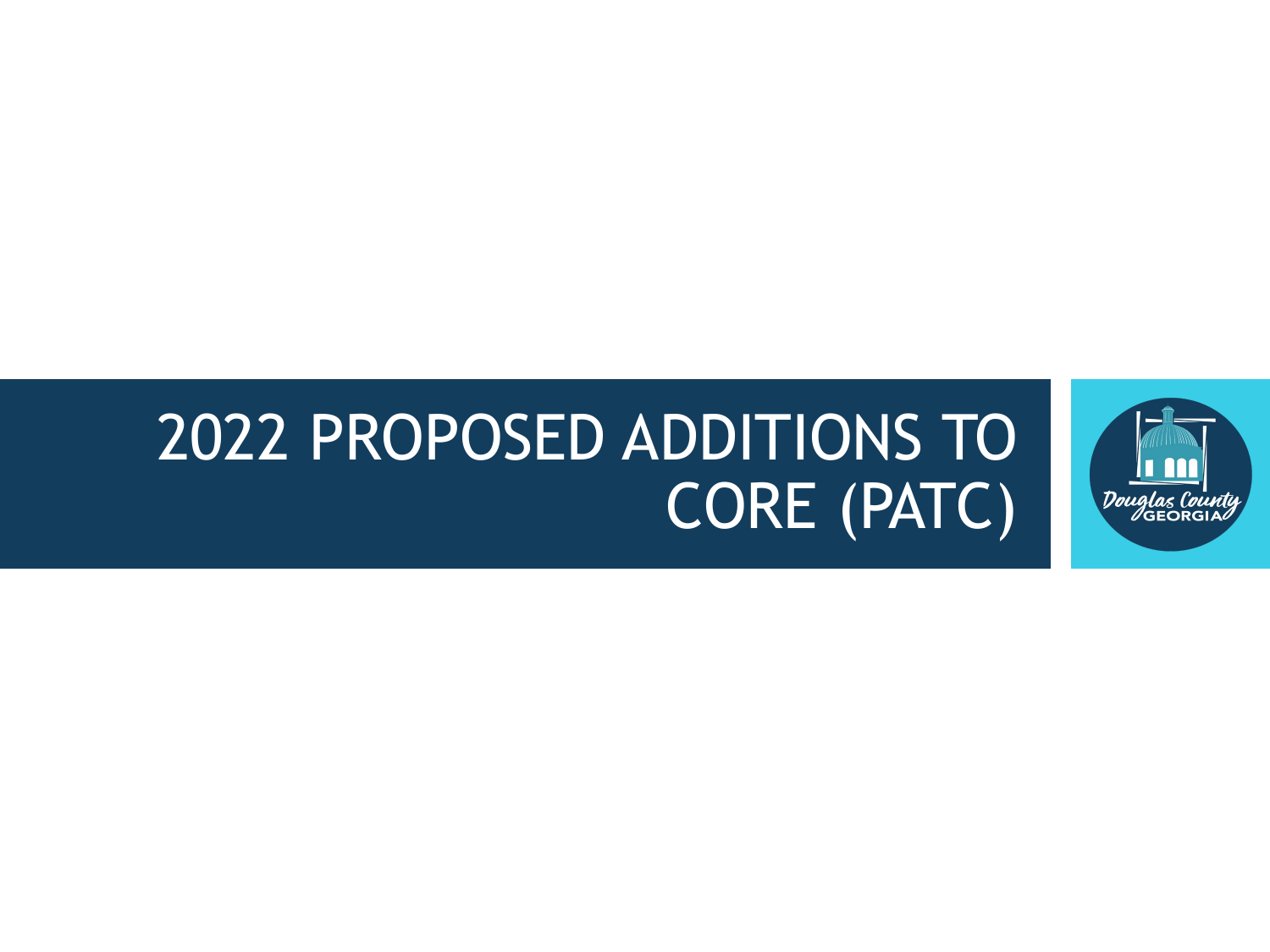### *2022 PROPOSED ADDITIONS TO CORE (PATC) – GENERAL FUND*



### **DOUGLAS COUNTY, GEORGIA General Fund 2022 PROPOSED ADDITIONS TO CORE (PATC)**

| <b>Wage</b>        | <b>Additional</b> |                 |                  | <b>Building</b>     |                   |             | <b>Total</b>   |
|--------------------|-------------------|-----------------|------------------|---------------------|-------------------|-------------|----------------|
| <b>Adjustments</b> | Personnel         | <b>Vehicles</b> | <b>Equipment</b> | <b>Improvements</b> | <b>Technology</b> | Other       | <b>Request</b> |
|                    |                   |                 |                  |                     |                   |             |                |
| \$62,585           | \$116,563         | \$20,675        |                  |                     | \$72,850          |             | \$272,673      |
| \$0                | \$190,000         | \$0             | \$62,000         | \$478,000           | \$257,500         |             | \$987,500      |
| \$285,694          |                   |                 | \$15,000         | \$32,000            | \$20,000          |             | \$352,694      |
| \$5,300            |                   |                 |                  | \$10,000            |                   |             | \$15,300       |
| \$15,789           |                   |                 |                  |                     |                   |             | \$15,789       |
|                    | \$670,515         | \$135,915       |                  |                     |                   |             | \$806,430      |
| \$15,428           |                   |                 | \$21,000         |                     |                   |             | \$36,428       |
| \$23,730           |                   |                 |                  |                     | \$130,000         |             | \$153,730      |
| \$58,500           | \$60,500          |                 | \$30,000         |                     | \$944,882         |             | \$1,093,882    |
| \$52,313           |                   |                 |                  | \$50,000            |                   |             | \$102,313      |
| \$22,277           |                   |                 |                  |                     |                   |             | \$22,277       |
| \$157,682          |                   |                 | \$1,050          |                     |                   |             | \$158,732      |
| \$4,617            |                   |                 |                  | \$30,000            | \$57,000          |             | \$91,617       |
| \$126,215          |                   |                 |                  |                     |                   |             | \$126,215      |
| \$187,856          | \$264,614         | \$318,772       | \$670,331        | \$497,523           |                   | \$2,014,000 | \$3,953,096    |
|                    |                   |                 |                  |                     |                   |             |                |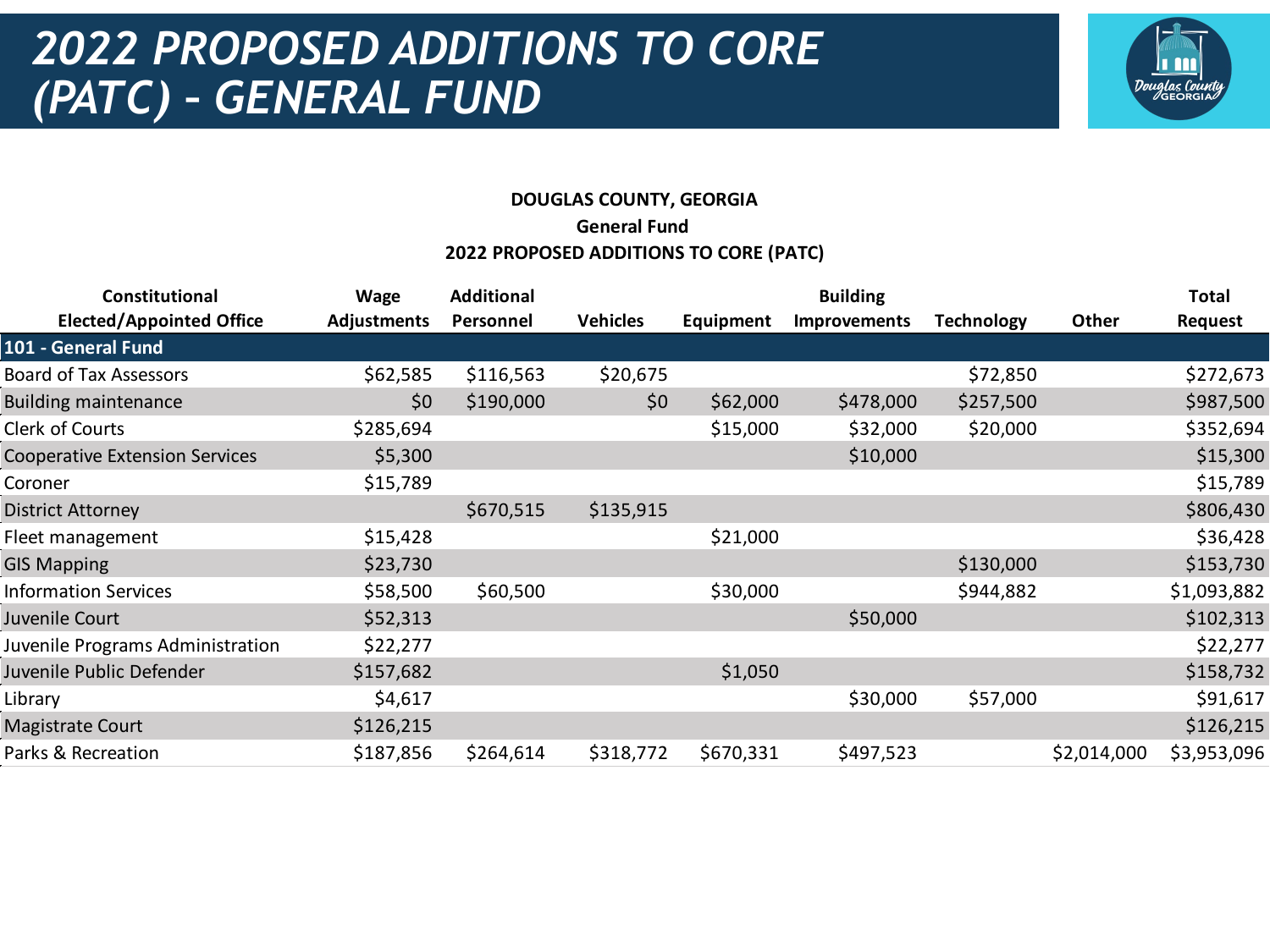### *2022 PROPOSED ADDITIONS TO CORE (PATC) - GENERAL FUND (CONTINUED)*



### **DOUGLAS COUNTY, GEORGIA General Fund 2022 PROPOSED ADDITIONS TO CORE (PATC)**

| Constitutional                   | Wage               | <b>Additional</b> |                 |                  | <b>Building</b>     |                   |       | <b>Total</b>   |
|----------------------------------|--------------------|-------------------|-----------------|------------------|---------------------|-------------------|-------|----------------|
| <b>Elected/Appointed Office</b>  | <b>Adjustments</b> | Personnel         | <b>Vehicles</b> | <b>Equipment</b> | <b>Improvements</b> | <b>Technology</b> | Other | <b>Request</b> |
| 101 - General Fund               |                    |                   |                 |                  |                     |                   |       |                |
| <b>Probate Court</b>             |                    | \$132,102         | \$65,250        |                  |                     |                   |       | \$197,352      |
| <b>Property Management</b>       |                    |                   |                 | \$28,950         | \$669,500           |                   |       | \$698,450      |
| Public Defender                  | \$142,365          | \$153,700         |                 | \$3,300          |                     |                   |       | \$299,365      |
| Purchasing                       | \$53,393           |                   |                 |                  |                     |                   |       | \$53,393       |
| Records retention                | \$28,071           |                   |                 |                  |                     |                   |       | \$28,071       |
| Rideshare - Connect Douglas      |                    |                   | \$564,200       | \$61,500         |                     |                   |       | \$625,700      |
| Risk and Safety                  |                    |                   | \$51,206        |                  |                     | \$49,999          |       | \$101,205      |
| <b>Senior Services</b>           | \$26,280           | \$122,614         | \$227,144       | \$18,900         | \$21,000            | \$20,000          |       | \$435,938      |
| Sheriff's Office                 | \$7,393,408        |                   | \$1,380,016     | \$82,000         | \$3,100,000         |                   |       | \$11,955,424   |
| <b>Solicitor General</b>         | \$200,000          | \$240,000         |                 |                  |                     | \$3,850           |       | \$443,850      |
| <b>State Court</b>               | \$58,139           |                   |                 |                  |                     | \$1,183           |       | \$59,322       |
| State DUI Court                  | \$3,590            |                   |                 | \$1,950          |                     |                   |       | \$5,540        |
| Superior Court Felony Drug Court |                    | \$91,784          |                 |                  |                     |                   |       | \$91,784       |
| <b>Tax Commissioner</b>          | \$125,000          | \$182,700         |                 |                  | \$16,800            |                   |       | \$324,500      |
| Transportation                   | \$11,824           | \$245,390         | \$864,900       | \$108,393        |                     | \$6,000           |       | \$1,236,507    |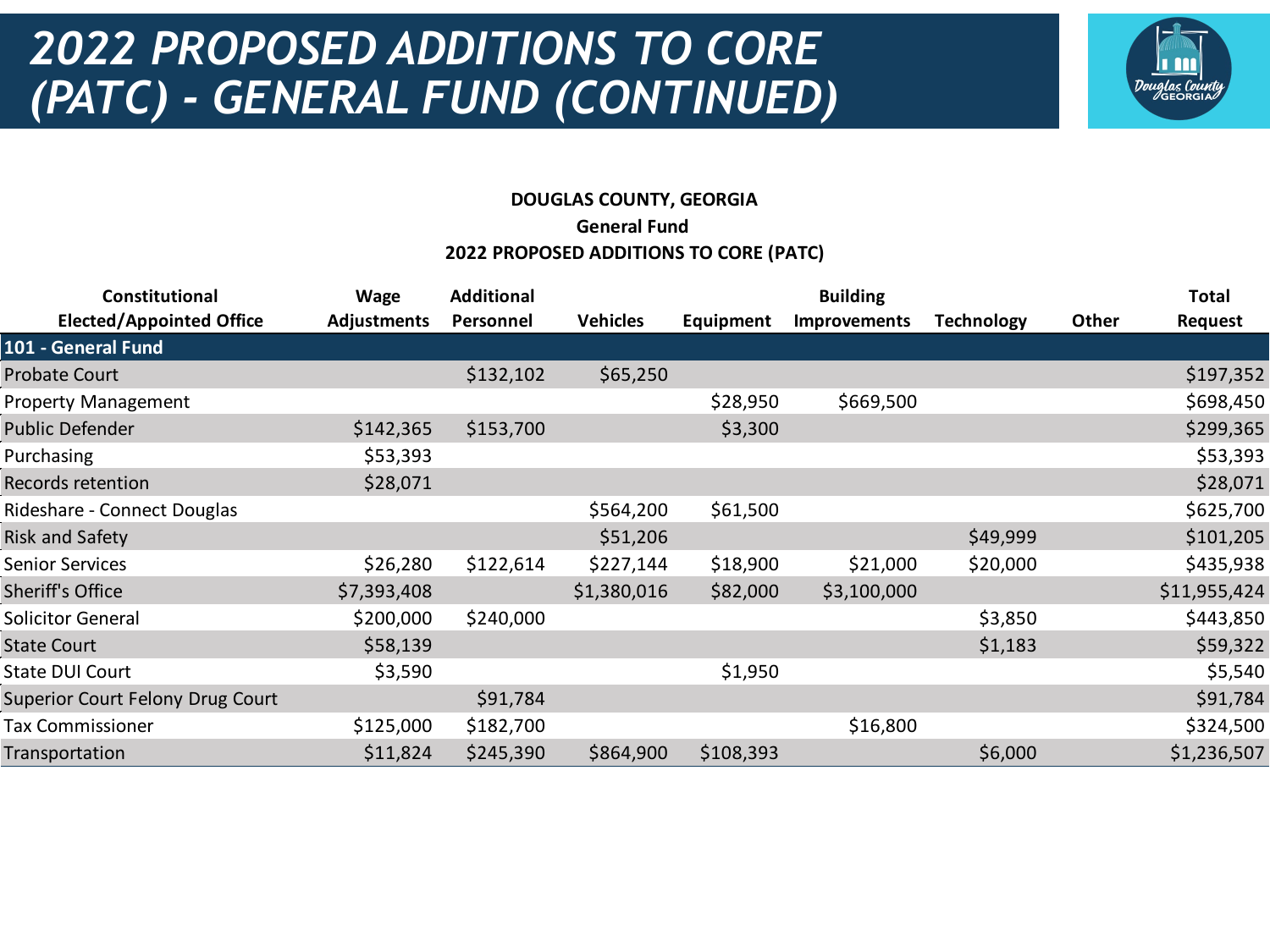### *2022 PROPOSED ADDITIONS TO CORE- ALL OTHER DEPARTMENTS*



### **DOUGLAS COUNTY, GEORGIA All Departments 2022 PROPOSED ADDITIONS TO CORE (PATC)**

| <b>Constitutional</b>                           | <b>Wage</b>        | <b>Additional</b> |                 |                           | <b>Building</b>     |            |          | <b>Total</b>                          |
|-------------------------------------------------|--------------------|-------------------|-----------------|---------------------------|---------------------|------------|----------|---------------------------------------|
| <b>Elected/Appointed Office</b>                 | <b>Adjustments</b> | Personnel         | <b>Vehicles</b> | Equipment                 | <b>Improvements</b> | Technology | Other    | Request                               |
| 215 - Emergency Telephone System                |                    |                   |                 |                           |                     |            |          |                                       |
| E911                                            | \$329,779          |                   |                 |                           |                     |            |          | \$329,779                             |
| 270 - Uninc. Area Special District              |                    |                   |                 |                           |                     |            |          |                                       |
| <b>Building Inspections</b>                     |                    |                   |                 |                           |                     | \$75,000   |          | \$75,000                              |
| Code Enforcement                                |                    | \$325,659         | \$58,790        | \$2,894                   |                     | \$690      |          | \$388,034                             |
| Development Control                             | \$24,269           |                   |                 |                           |                     |            |          | \$24,269                              |
| Planning & Zoning                               | \$21,249           |                   |                 |                           |                     |            | \$75,000 | \$96,249                              |
| <b>272 - Fire Protection Services &amp; EMS</b> |                    |                   |                 |                           |                     |            |          |                                       |
| Fire & EMS                                      | \$4,169,041        |                   | \$500,000       | \$147,500                 | \$10,000            | \$24,000   |          | \$4,850,541                           |
| 274 - Animal Control                            |                    |                   |                 |                           |                     |            |          |                                       |
| <b>Animal Control</b>                           | \$9,872            |                   |                 |                           |                     |            | \$9,600  | \$19,472                              |
| 540 - Solid Waste Disposal                      |                    |                   |                 |                           |                     |            |          |                                       |
| Solid Waste Disposal                            | \$25,346           |                   |                 | \$305,000                 |                     | \$4,646    |          | \$334,992                             |
| <b>TOTAL EXPENDITURES</b>                       | \$13,639,608       | \$2,796,141       |                 | $$4,186,868$ $$1,559,768$ | $\sqrt{54,914,823}$ |            |          | $$1,667,600$ \$2,098,600 \$30,863,409 |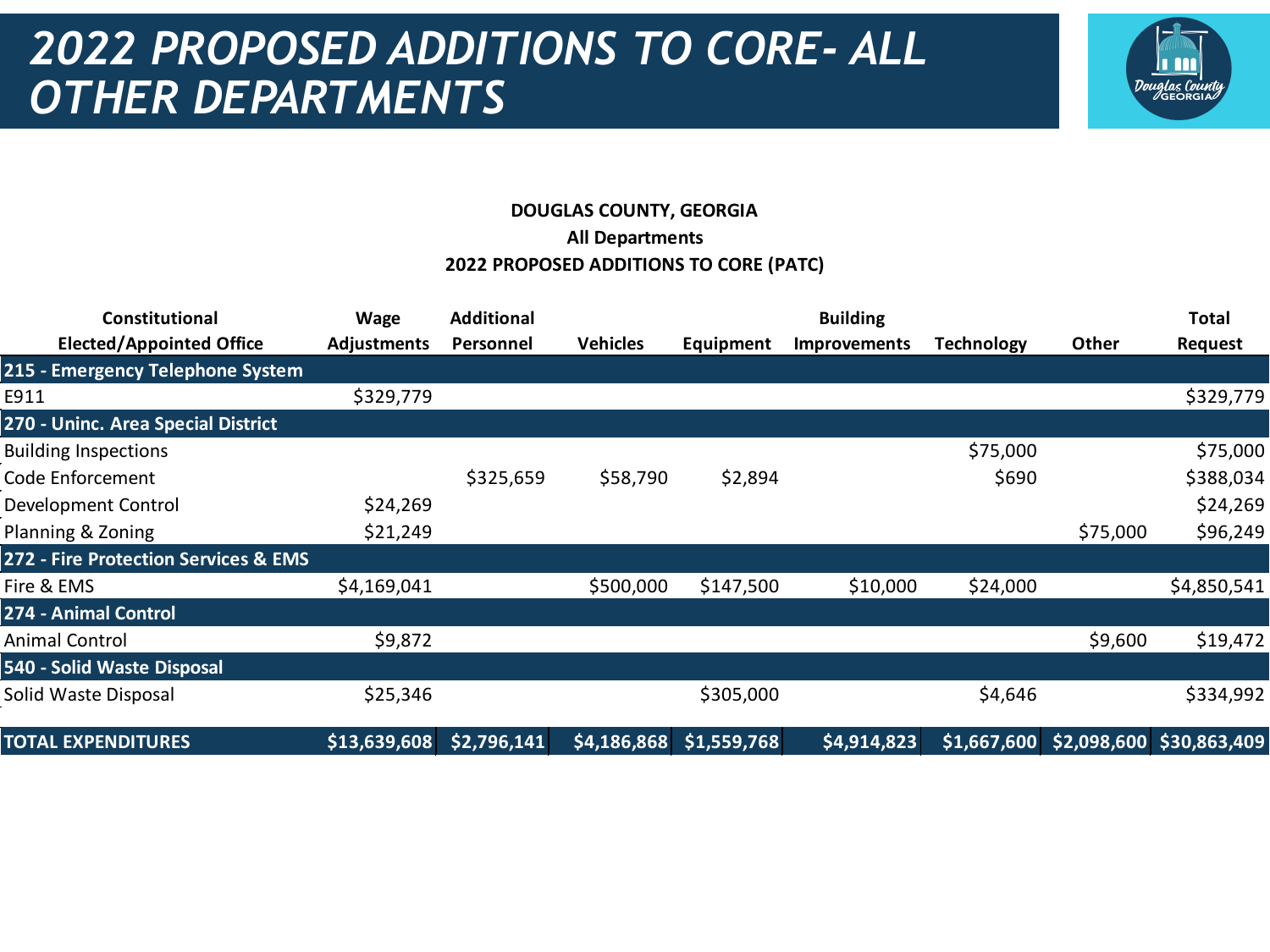## REVIEW OF ALL OTHER FUNDS

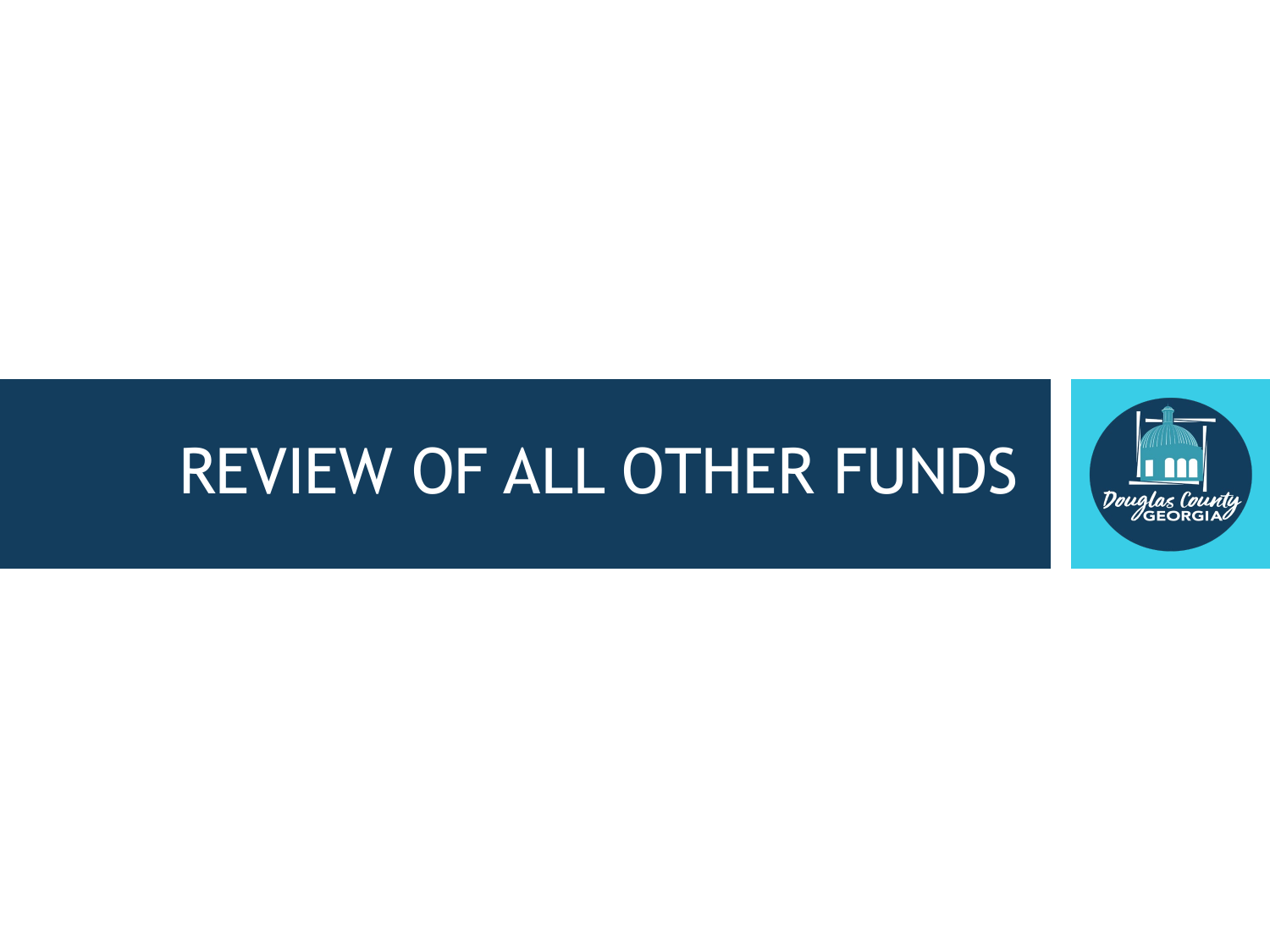### *UNINCORPORATED AREA SPECIAL DISTRICT*



#### **UNINCORPORATED AREA SPECIAL DISTRICT**

|                                                        | Actual<br>2020 | Adopted<br>2021 | <b>Estimated</b><br>2021 | Proposed<br>2022 |
|--------------------------------------------------------|----------------|-----------------|--------------------------|------------------|
| <b>Revenues:</b>                                       |                |                 |                          |                  |
| <b>Taxes</b>                                           |                |                 |                          |                  |
| Beer & Wine/Liquor                                     | \$<br>679,035  | Ŝ.<br>630,000   | \$<br>602,797            | Ś.<br>612,000    |
| Franchise                                              | 1,415,175      | 1,466,000       | 1,404,319                | 1,418,000        |
| <b>Insurance Premium Taxes</b>                         | 7,065,456      | 6,937,340       | 7,374,871                | 7,374,871        |
| <b>Energy Excise Tax</b>                               | 48,619         | 50,000          | 55,397                   | 56,000           |
| Energy Excise Tax - SPLOST %                           | 40,436         | 49,000          | 43,139                   | 45,000           |
| <b>Financial Institutions</b>                          | 204,742        | 196,824         | 176,562                  | 180,000          |
| <b>Licenses &amp; Permits</b>                          |                |                 |                          |                  |
| <b>Other Permits</b>                                   | 297,198        | 254,647         | 277,477                  | 277,477          |
| <b>Occupational Taxes</b>                              | 802,763        | 925,000         | 665,500                  | 665,500          |
| <b>Building Permits</b>                                | 247,039        | 150,000         | 294,217                  | 150,000          |
| <b>Charges for Services</b>                            |                |                 |                          |                  |
| Zoning / Mobile Homes / Maps / Street Lights           | 14,107         | 5,000           | 7,334                    | 6,000            |
| Plan Review Fees / Preliminary Final / DCR Plan Review | 70,057         | 55,000          | 146,079                  | 55,000           |
| Other                                                  | 1,416          | 1,000           | 1,000                    | 2,000            |
| <b>Miscellaneous</b>                                   |                |                 |                          |                  |
| <b>Other Financing Sources</b>                         | 358,942        | 535,000         | 522,957                  | 535,000          |
| Total Revenues \$11,244,985                            |                | \$11,254,811    | \$11,571,649             | \$11,376,848     |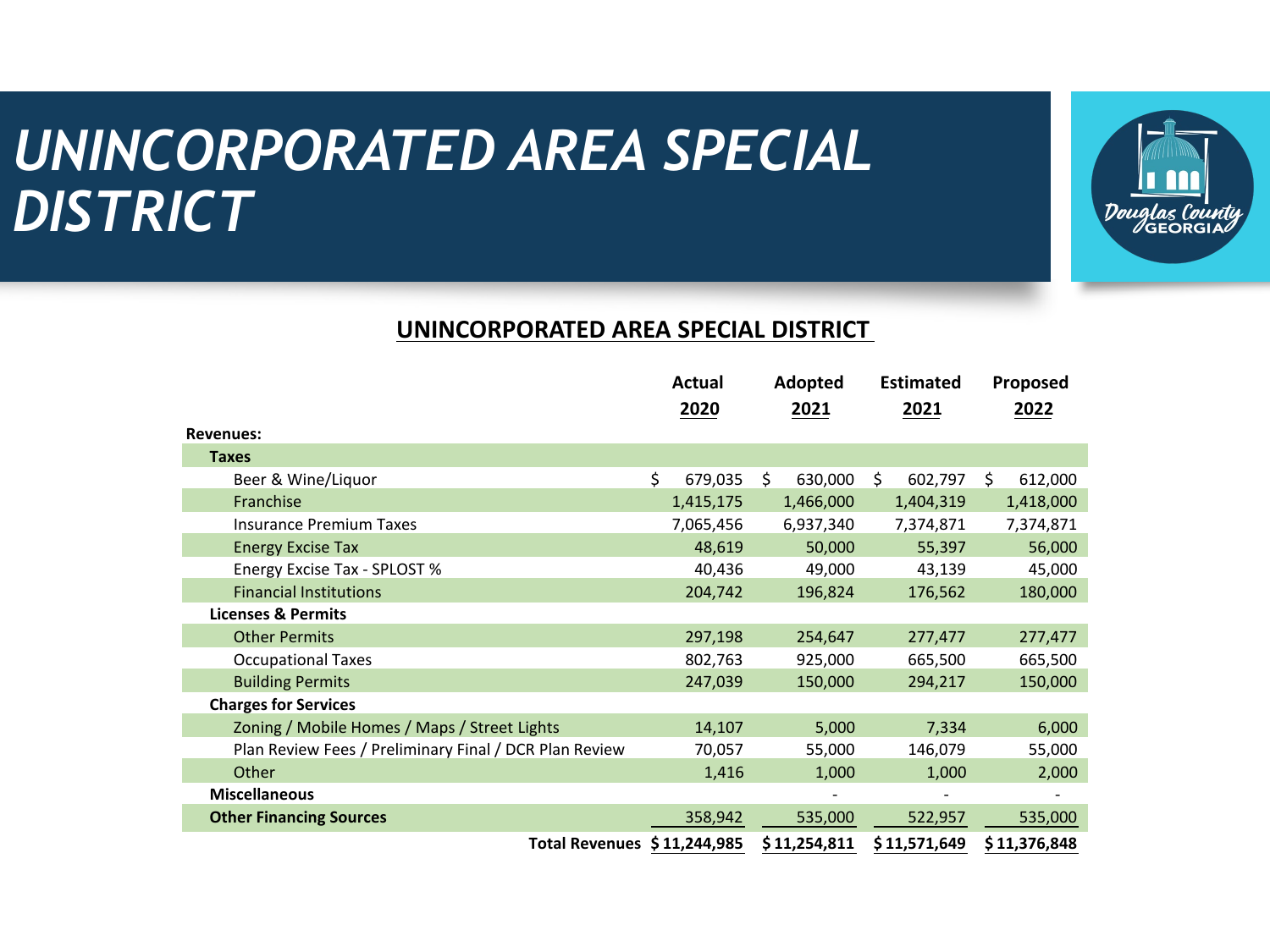### *UNINCORPORATED AREA SPECIAL DISTRICT (CONTINUED)*



### **UNINCORPORATED AREA SPECIAL DISTRICT**

|                                                                  | <b>Actual</b><br>2020 |    | Adopted<br>2021 |     | <b>Estimated</b><br>2021 |    | Proposed<br>2022 |
|------------------------------------------------------------------|-----------------------|----|-----------------|-----|--------------------------|----|------------------|
| <b>Expenditures:</b>                                             |                       |    |                 |     |                          |    |                  |
| <b>Public Works</b>                                              |                       |    |                 |     |                          |    |                  |
| <b>Development Control</b>                                       | \$<br>277,708         | \$ | 291,064         | \$  | 273,245                  | Ŝ. | 290,046          |
| <b>Planning and Community Development</b>                        |                       |    |                 |     |                          |    |                  |
| <b>Code Enforcement Officer Division</b>                         | 348,077               |    | 366,339         |     | 364,686                  |    | 327,092          |
| <b>Development Services Administration</b>                       | 186,368               |    | 188,519         |     | 185,397                  |    | 181,258          |
| <b>Occupational Tax Division</b>                                 | 116,789               |    | 123,285         |     | 96,411                   |    | 139,834          |
| Permits and Inspections                                          | 395,262               |    | 452,417         |     | 434,180                  |    | 433,237          |
| Planning and Zoning                                              | 455,125               |    | 476,515         |     | 428,509                  |    | 481,362          |
| <b>General Appropriations</b>                                    |                       |    |                 |     |                          |    |                  |
| <b>General Appropriations</b>                                    | 8,661,008             |    | 8,661,002       |     | 7,454,337                |    | 7,579,277        |
| Total Expenditures \$10,440,337                                  |                       |    | \$10,559,141    | \$. | 9,236,764                | S. | 9,432,106        |
| <b>Excess (Deficiency) of Revenues Over (Under) Expenditures</b> | \$<br>804,648         | \$ | 695,670         | S.  | 2,334,884                | S. | 1,944,742        |
|                                                                  |                       | Ś. | 1,534,615       | \$  |                          |    |                  |
| <b>Beginning Fund Balance</b>                                    | 729,967               |    |                 |     | 1,534,615                | S  | 3,869,499        |
| <b>Ending Fund Balance</b>                                       | 1,534,615             |    | 2,230,285       | S.  | 3,869,499                | S. | 5,814,241        |
| <b>Fund Balance as a % of Expenditures</b>                       | 15%                   |    | 21%             |     | 42%                      |    | 62%              |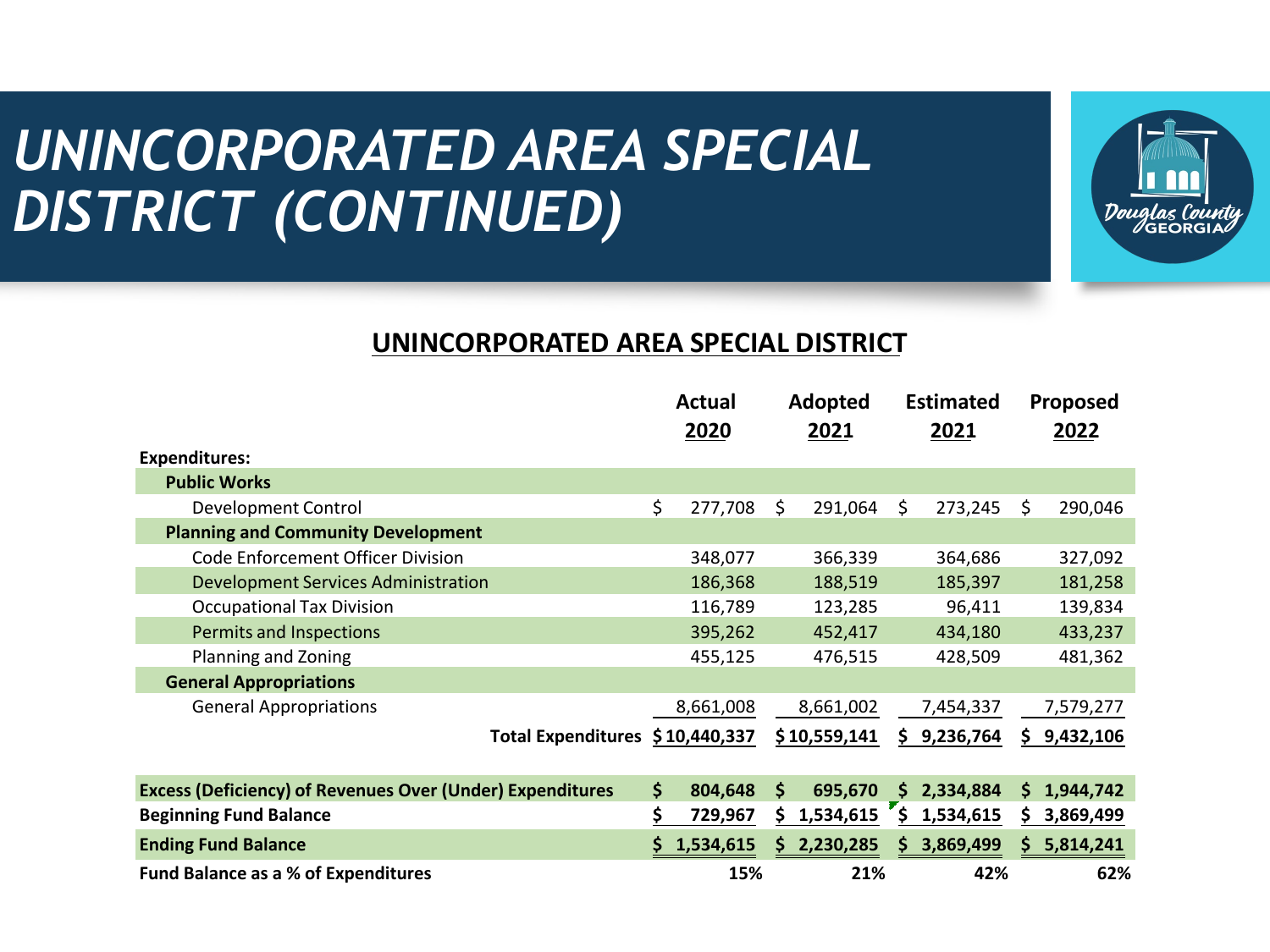

### **FIRE PROTECTION SERVICES AND EMS**

|                                                                  | <b>Actual</b>    | <b>Adopted</b>  | <b>Estimated</b>        | Proposed      |
|------------------------------------------------------------------|------------------|-----------------|-------------------------|---------------|
|                                                                  | 2020             | 2021            | 2021                    | 2022          |
| <b>Revenues:</b>                                                 |                  |                 |                         |               |
| Intergovernmental                                                |                  |                 |                         |               |
| Fed Gov - COVID                                                  | \$4,111,257      | \$<br>4,108,807 | \$                      | \$            |
| <b>Fed Gov/State Grants</b>                                      | 11,126           | 17,973          | 8,667                   |               |
| Revenue From Local Governments                                   | 2,051,786        | 2,045,200       | 2,054,786               | 2,051,786     |
| <b>License and Permits</b>                                       |                  |                 |                         |               |
| <b>Consumer Firework Fees</b>                                    | 3,000            | 2,500           | 3,000                   | 3,000         |
| <b>Charges for Services</b>                                      |                  |                 |                         |               |
| Plan Review Fee                                                  | 3,246            | 6,500           | 3,500                   | 3,500         |
| <b>Ambulance Fees</b>                                            | 2,584,044        | 2,500,000       | 2,500,000               | 2,500,000     |
| <b>Miscellaneous</b>                                             | 305,255          | 4,500           | 4,500                   |               |
| <b>Other Financing Sources</b>                                   |                  |                 |                         |               |
| From General Fund for EMS Services                               | 5,781,636        | 6,040,735       | 6,040,735               | 6,040,735     |
| From Uninc. Fund for Fire Services                               | 6,227,436        | 6,482,449       | 6,482,449               | 6,482,449     |
| <b>Other Financing Sources</b>                                   | 575,000          | 575,000         |                         |               |
| <b>Total Revenues</b>                                            | \$21,653,786     | \$21,783,664    | \$17,097,637            | \$17,081,470  |
|                                                                  |                  |                 |                         |               |
| <b>Expenditures:</b>                                             |                  |                 |                         |               |
| <b>Public Safety</b>                                             |                  |                 |                         |               |
| <b>Fire Protection Services and EMS</b>                          | \$20,584,694     | \$20,611,872    | \$16,936,314            | \$17,081,470  |
| <b>Total Expenditures</b>                                        | \$20,584,694     | \$20,611,872    | \$16,936,314            | \$17,081,470  |
|                                                                  |                  |                 |                         |               |
| <b>Excess (Deficiency) of Revenues Over (Under) Expenditures</b> | 1,069,092<br>S.  | 1,171,792<br>\$ | 161,323<br>\$           | \$            |
| <b>Beginning Fund Balance</b>                                    | \$<br>(293, 167) | 775,925<br>\$   | $\mathsf{s}$<br>775,925 | \$<br>937,248 |
| <b>Ending Fund Balance</b>                                       | Ś<br>775,925     | 1,947,717       | 937,248                 | 937,248<br>Ŝ  |
| Fund Balance as a % of Expenditures                              | 4%               | 9%              | 6%                      | 5%            |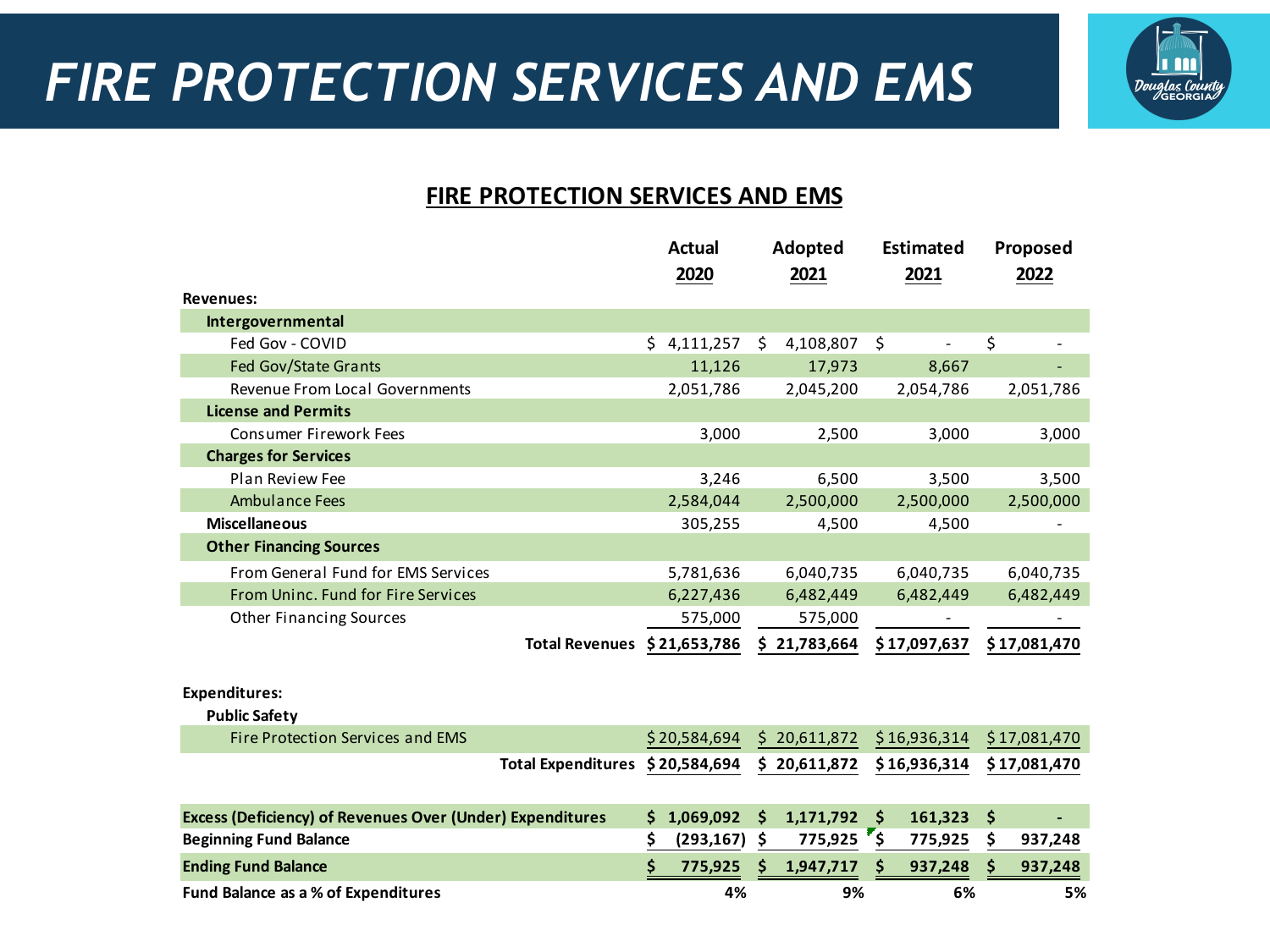

### **ANIMAL CONTROL SERVICES**

|                                                                  |                                | Actual<br>2020   | Adopted<br>2021 | <b>Estimated</b><br>2021             | <b>Budget</b><br>2022 |
|------------------------------------------------------------------|--------------------------------|------------------|-----------------|--------------------------------------|-----------------------|
| <b>Revenues:</b>                                                 |                                |                  |                 |                                      |                       |
| Intergovernmental                                                |                                |                  |                 |                                      |                       |
| State Gov - Operating Categorical                                |                                | \$               |                 | \$<br>$\overline{\phantom{0}}$       | \$                    |
| <b>Revenue From Local Governments</b>                            |                                | 320,852          | 309,781         | 263,288                              | 309,781               |
| <b>Charges for Services</b>                                      |                                |                  |                 |                                      |                       |
| <b>Animal Control Fees</b>                                       |                                | 33,761           | 20,000          | 40,671                               | 40,000                |
| <b>Courts and Law Enforcement</b>                                |                                |                  |                 |                                      |                       |
| Restitution                                                      |                                |                  |                 |                                      |                       |
| <b>Miscellaneous</b>                                             |                                | 67,728           |                 | 9,644                                |                       |
| <b>Other Financing Sources</b>                                   |                                |                  |                 |                                      |                       |
| From Uninc. Fund                                                 |                                | 658,572          | 1,096,828       | 1,096,828                            | 1,096,828             |
|                                                                  | <b>Total Revenues</b>          | \$1,080,913      | \$1,426,609     | \$1,410,431                          | \$1,446,609           |
|                                                                  |                                |                  |                 |                                      |                       |
| <b>Expenditures:</b>                                             |                                |                  |                 |                                      |                       |
| <b>Public Safety</b>                                             |                                |                  |                 |                                      |                       |
| <b>Animal Control Services</b>                                   |                                | \$1,335,572      | \$1,458,917     | \$1,550,000                          | \$1,501,833           |
|                                                                  | Total Expenditures \$1,335,572 |                  | \$1,458,917     | \$1,550,000                          | \$1,501,833           |
|                                                                  |                                |                  |                 |                                      |                       |
| <b>Excess (Deficiency) of Revenues Over (Under) Expenditures</b> |                                | (254, 659)<br>\$ | (32, 308)<br>Ŝ  | \$<br>$(139,569)$ \$                 | (55, 224)             |
| <b>Beginning Fund Balance</b>                                    |                                | \$<br>515,858    | 261,199<br>Ś    | $\mathbf{r}_{\mathsf{S}}$<br>261,199 | S<br>121,630          |
| <b>Ending Fund Balance</b>                                       |                                | Ś<br>261,199     | 228,891<br>s    | 121,630<br>S                         | 66,406                |
| Fund Balance as a % of Expenditures                              |                                | 20%              | 16%             | 8%                                   | 4%                    |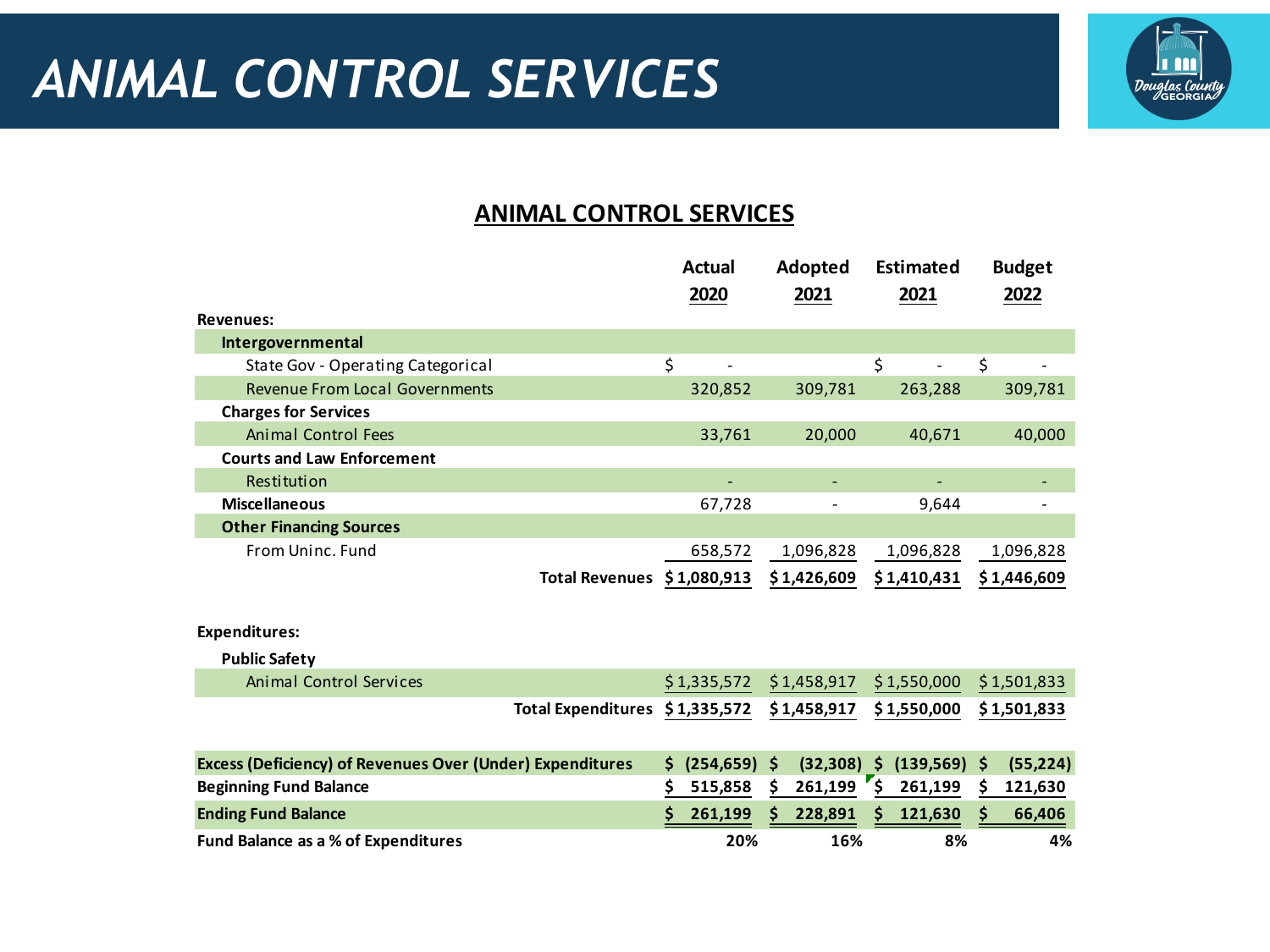# *SPECIAL REVENUE FUNDS*



### **SPECIAL REVENUE FUNDS**

|                                    | Adopted<br>2021 | Proposed<br>2022   | <b>Fund</b><br><b>Balance</b> | <b>Fund Bal as</b><br>% of Exp. |
|------------------------------------|-----------------|--------------------|-------------------------------|---------------------------------|
| <b>Special Revenue Funds</b>       |                 |                    |                               |                                 |
| <b>District Attorney</b>           | \$<br>355,303   | \$<br>$362,180$ \$ | 362,180                       | 100%                            |
| Drug Abuse Treatment & Education   | 285,100         | 285,100            | 1,086,231                     | 381%                            |
| <b>Emergency Telephone System</b>  | 3,234,951       | 3,384,246          | 5,016,783                     | 148%                            |
| Hotel-Motel Tax                    | 840,000         | 930,000            | 97,354                        | 10%                             |
| Law Library                        | 624,866         | 624,866            | 2,653,268                     | 425%                            |
| Neighborhood Stabilization Program | 250,200         | 250,000            | 24,614                        | 10%                             |
| <b>Sheriff Asset Forfeiture</b>    | 2,637,627       | 2,637,627          | 2,637,627                     | 100%                            |
| <b>Sheriff Inmate Commissary</b>   | 630,582         | 616,393            | 616,393                       | 100%                            |
| <b>Sheriff Other Programs</b>      | 42,003          | 42,319             | 42,319                        | 100%                            |
| Sidewalk                           | 50              | 25,053             | 25,053                        | 100%                            |
| <b>State Court Technology Fund</b> | 57,378          | 57,378             | 57,378                        | 100%                            |
| <b>Victim Assistance</b>           | 242,536         | 218,644            | 218,644                       | 100%                            |
| <b>TOTAL SPECIAL REVENUE FUNDS</b> | 9,200,596       | 9,433,806          | \$12,837,844                  |                                 |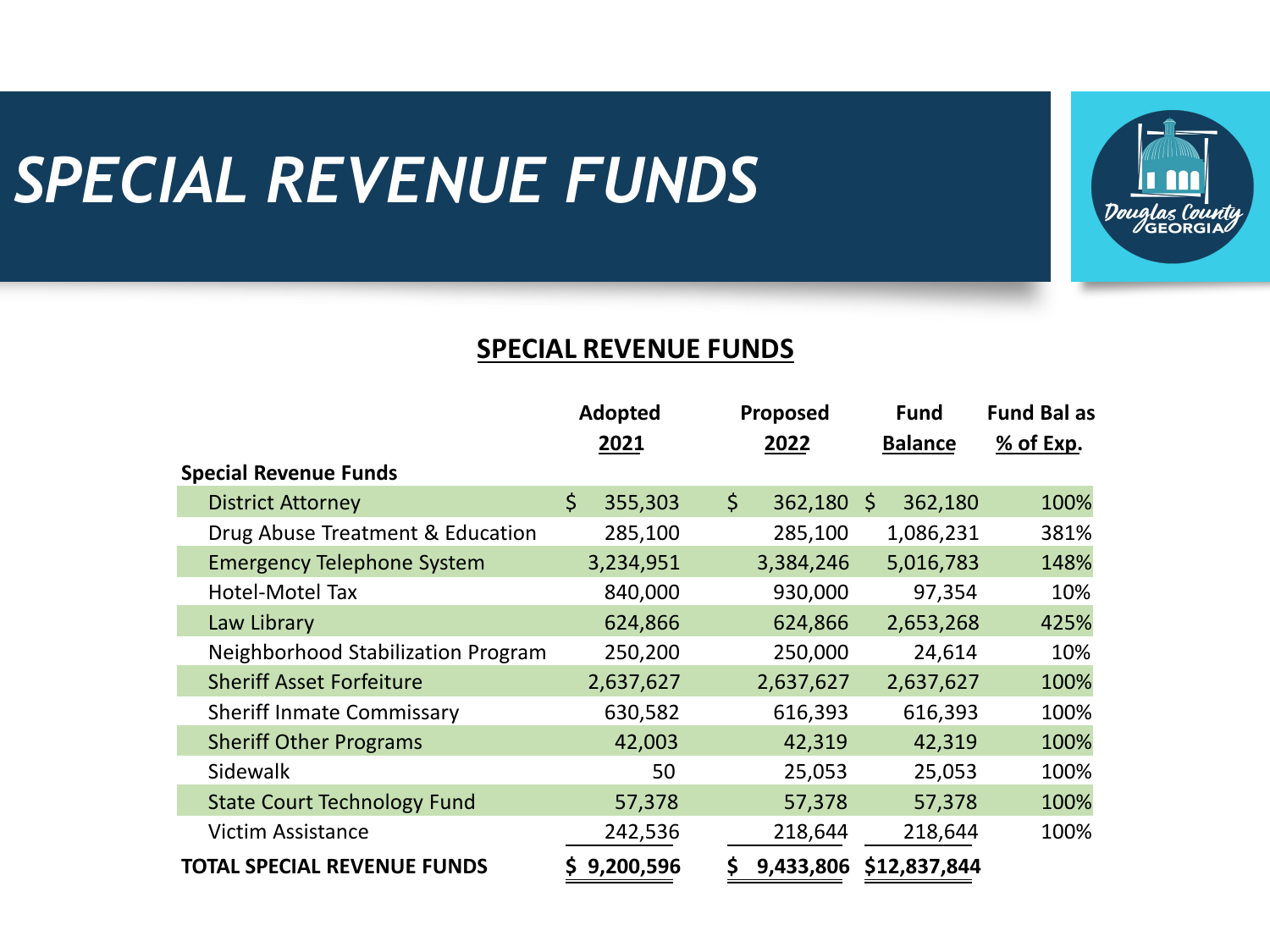# *ALL OTHER FUNDS*



|                                     | Adopted          | Proposed         |  |  |
|-------------------------------------|------------------|------------------|--|--|
|                                     | 2021             | 2022             |  |  |
| <b>Capital Projects Funds</b>       |                  |                  |  |  |
| 2016 SPLOST Capital Project         | \$19,469,250     | 16,916,625<br>\$ |  |  |
| <b>TOTAL CAPITAL PROJECTS FUNDS</b> | \$19,469,250     | \$<br>16,916,625 |  |  |
| <b>Debt Service Fund</b>            |                  |                  |  |  |
| 2016 SPLOST Debt Service            | \$19,469,250     | \$.<br>4,182,000 |  |  |
| TOTAL DEBT SERVICE FUND             | \$19,469,250     | \$<br>4,182,000  |  |  |
| <b>Enterprise Funds</b>             |                  |                  |  |  |
| Solid Waste Disposal                | \$.<br>2,548,010 | 2,875,734<br>\$. |  |  |
| <b>TOTAL ENTERPRISE FUNDS</b>       | \$<br>2,548,010  | \$<br>2,875,734  |  |  |
| <b>Internal Service funds</b>       |                  |                  |  |  |
| Self-Insurance                      | \$16,512,896     | \$16,154,059     |  |  |
| <b>Workers Compensation</b>         | 956,900          | 756,900          |  |  |
| <b>TOTAL INTERNAL SERVICE FUNDS</b> | \$17,469,796     | 16,910,959<br>S. |  |  |